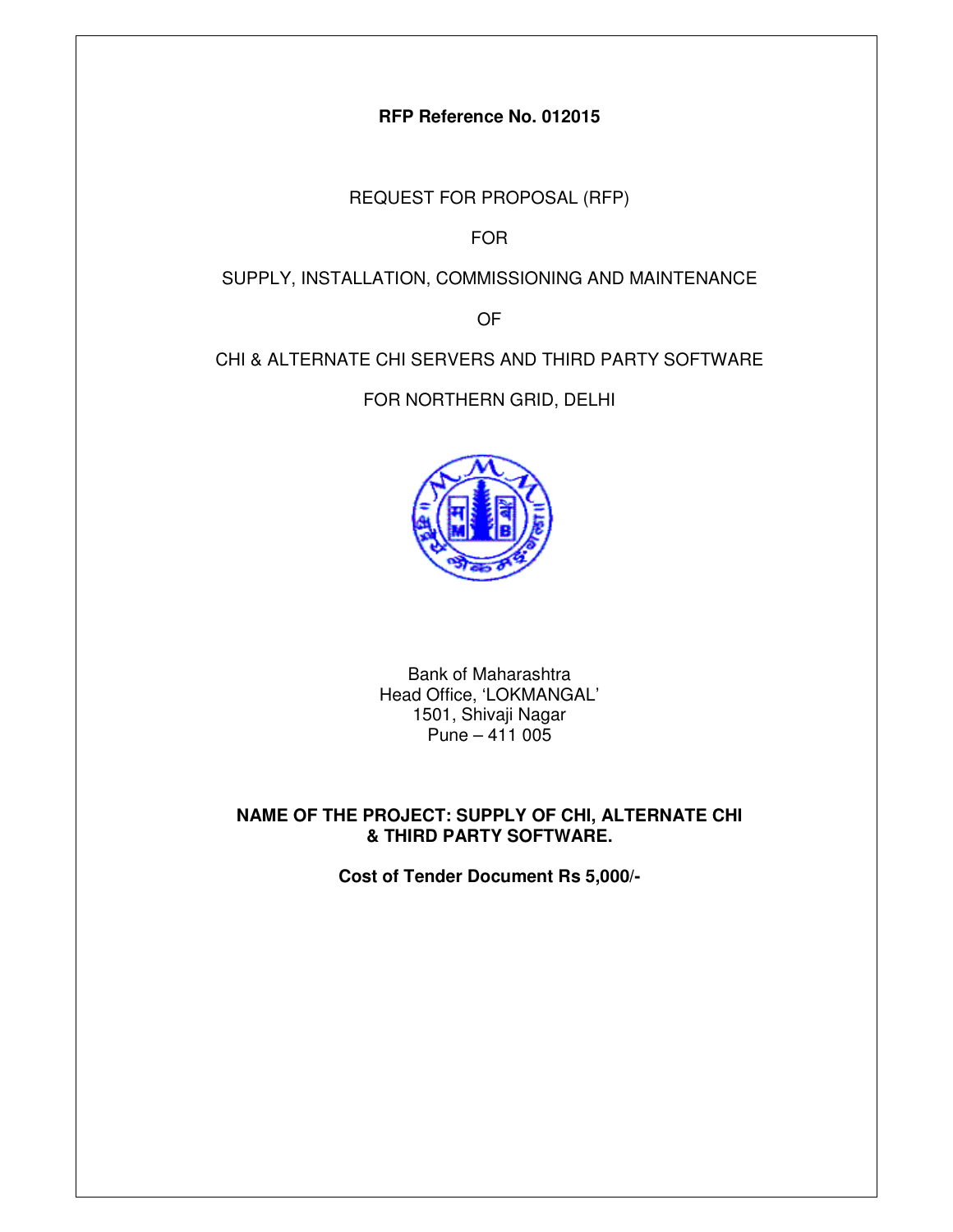

| 1.    |                                              |    |
|-------|----------------------------------------------|----|
|       |                                              |    |
| 1.1.  |                                              |    |
| 1.2.  |                                              |    |
| 2.    |                                              |    |
| 2.1.  |                                              |    |
| 2.2.  |                                              |    |
| 2.3.  |                                              |    |
| 2.4.  |                                              |    |
| 2.5.  |                                              |    |
| 2.6.  |                                              |    |
| 2.7.  |                                              |    |
| 2.8.  |                                              |    |
| 2.9.  |                                              |    |
| 2.10. |                                              |    |
| 2.11. |                                              |    |
| 2.12. |                                              |    |
| 2.13. |                                              |    |
| 2.14. |                                              |    |
| 2.15. | No Commitment to Accept Lowest or Any Tender | 12 |
| 2.16. |                                              |    |
| 2.17. |                                              |    |
| 2.18. |                                              |    |
| 2.19. |                                              |    |
| 2.20. |                                              |    |
| 2.21. |                                              |    |
| 2.22. |                                              |    |

-------------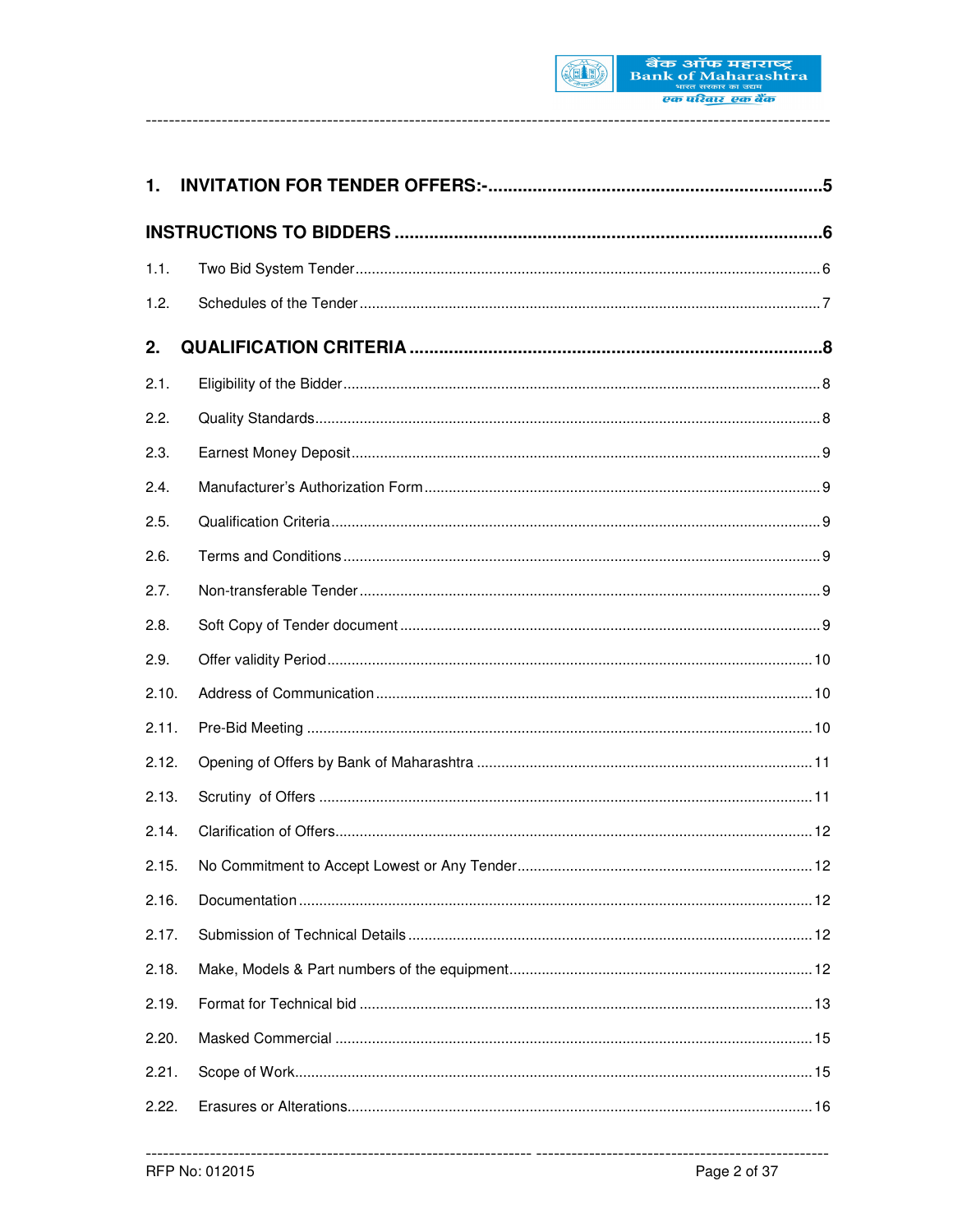

बैंक ऑफ महाराष्ट्र<br>Bank of Maharashtra<br>व्यक्त परिवार एक बैंक

| 2.23. |  |
|-------|--|
| 2.24. |  |
| 2.25. |  |
| 2.26. |  |
| 2.27. |  |
| 2.28. |  |
| 2.29. |  |
| 2.30. |  |
| 3.    |  |
| 3.1.  |  |
| 3.2.  |  |
| 3.3.  |  |
| 3.4.  |  |
| 3.5.  |  |
| 3.6.  |  |
| 3.7.  |  |
| 3.8.  |  |
| 3.9.  |  |
| 3.10. |  |
| 3.11. |  |
| 3.12. |  |
| 3.13. |  |
| 3.14. |  |
| 3.15. |  |
| 3.16. |  |
| 3.17. |  |
| 3.18. |  |
| 3.19. |  |
| 3.20. |  |
|       |  |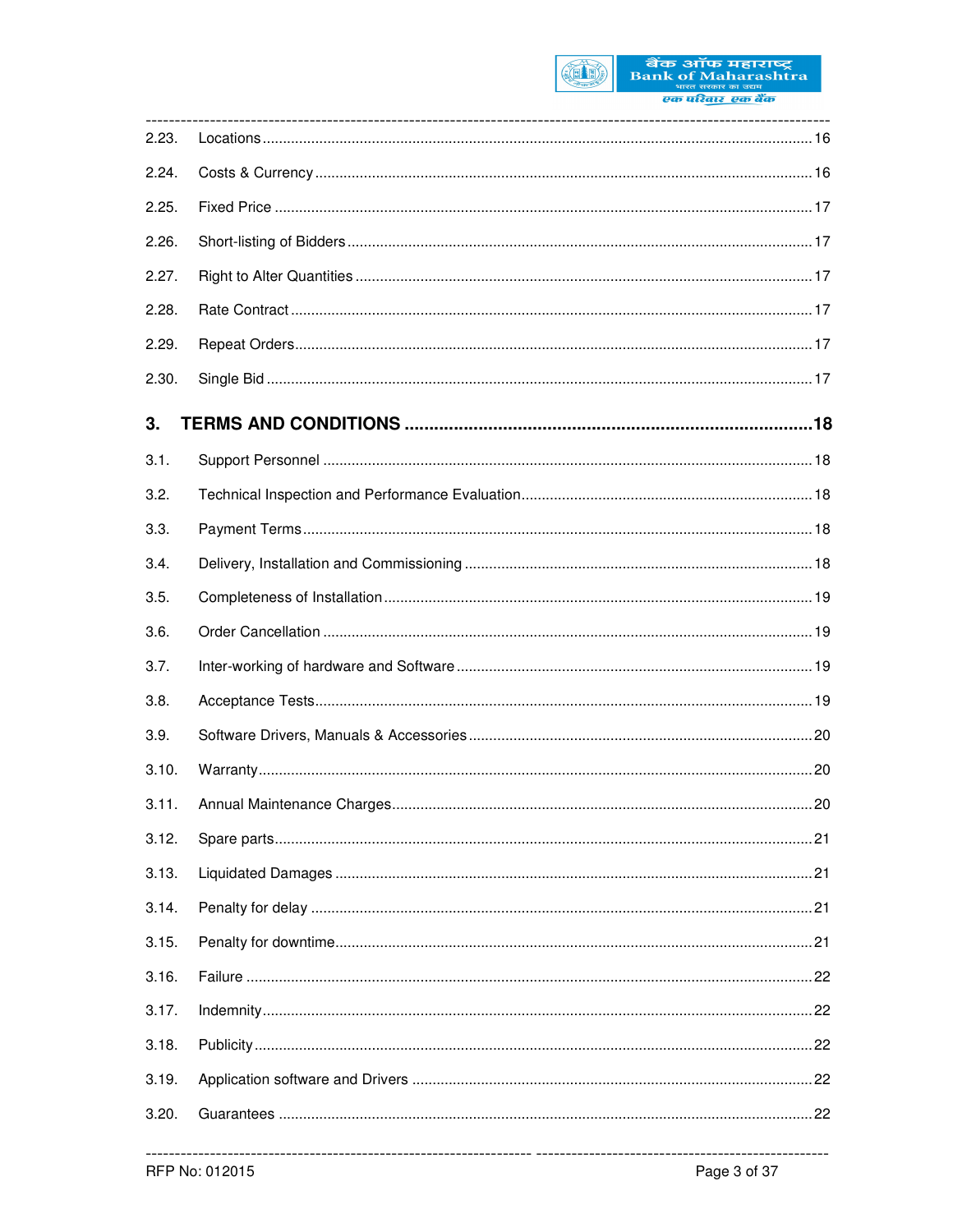

| 3.21. |                                                              |
|-------|--------------------------------------------------------------|
| 3.22. |                                                              |
| 3.23. |                                                              |
| 4.    |                                                              |
| 5.    |                                                              |
| 5.1.  |                                                              |
| 5.2.  |                                                              |
| 5.3.  |                                                              |
| 5.4.  |                                                              |
| 6.    |                                                              |
| 7.    |                                                              |
| 8.    | ANNEXURE F - MANUFACTURER'S AUTHORIZATION FORM (MAF)29       |
| 9.    | ANNEXURE G - DETAILS OF TRACK RECORD (PAST INSTALLATIONS) 30 |
| 10.   |                                                              |
| 11.   |                                                              |
| 12.   |                                                              |
|       | 13. ANNEXURE L - PERFORMA FOR THE BANK GUARANTEE FOR EARNEST |
|       |                                                              |
|       | A- TECHNICAL SPECIFICATIONS (CHI SERVERS AND HSM CARD) 36    |
|       |                                                              |
| 15.   | ANNEXURE N - FORMAT A - COMPLIANCE AGREEMENT37               |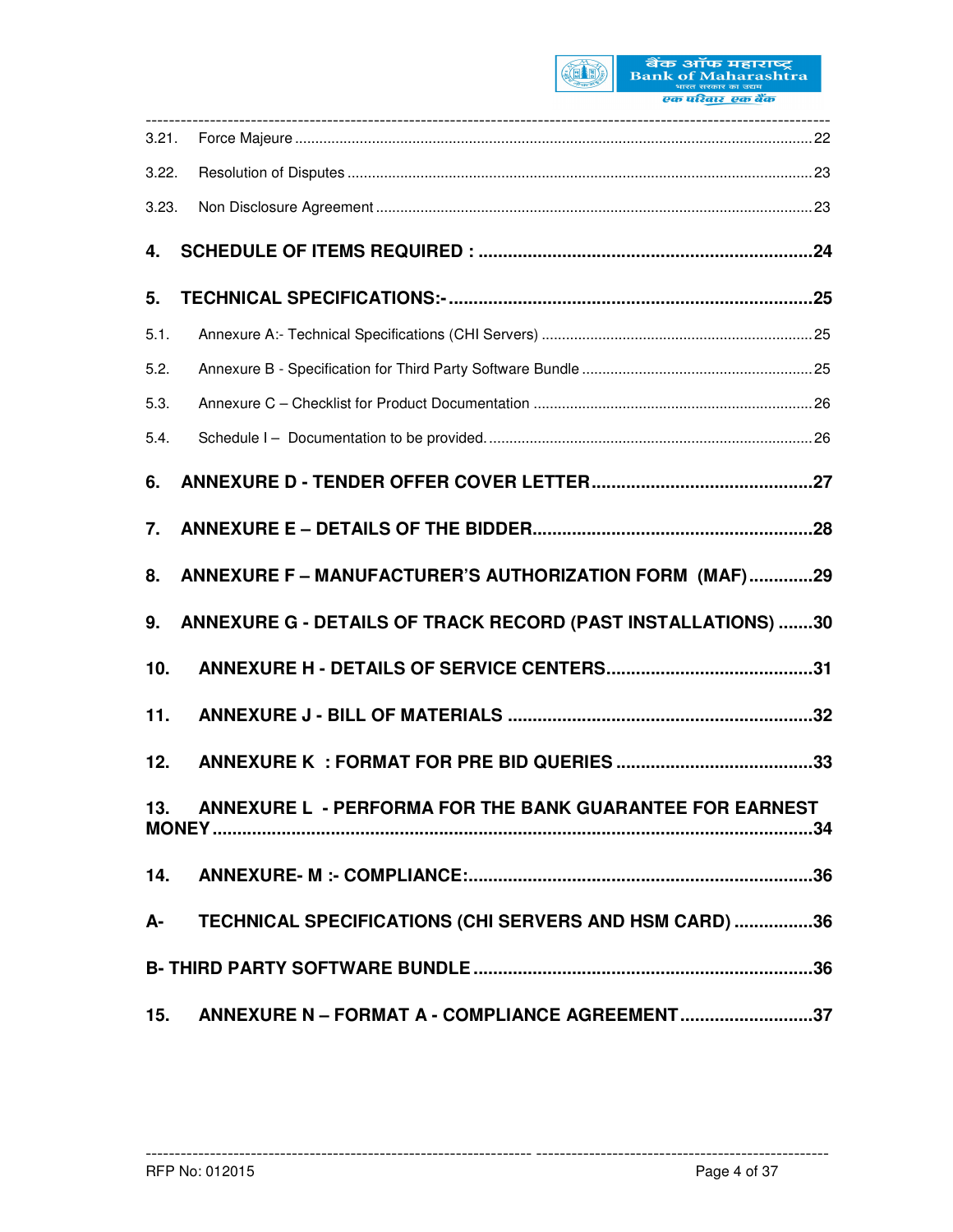

## **1. Invitation for Tender offers:-**

In order to meet the CHI, Alternate CHI & third party software requirement for Northern Grid, Bank of Maharashtra invites sealed tender offers (Technical bid and masked Commercial bid) from the eligible, reputed manufacturers and / or authorized dealers of Hardware / Software for supply, installation, commissioning and maintenance of Hardware and Software as specified in Annexure – A & B of the clause no.5

A complete set of tender documents may be purchased by eligible bidder on payment of a non-refundable fee of Rs.5,000/- (Rs. Five thousand only) by demand draft / bankers cheque in favor of Bank of Maharashtra and payable at Pune.

#### **Bid Collection and Submission**

| Tender Reference number                          | 012015                                                         |
|--------------------------------------------------|----------------------------------------------------------------|
| Price of Tender Copy                             | $5,000/-$                                                      |
| Date of commencement of sale of tender document  | 05/01/2015                                                     |
| Last Date of sale of tender document             | 20/01/2015 up to 13.00 hours                                   |
| Queries to be mailed by                          | 12/01/2015 up to 15.00 hours                                   |
| Last Date and Time for receipts of tender offers | 20/01/2015 up to 14.00 hours                                   |
| Time and Date of Opening of technical bids       | 20/01/2015 at 15.00 hours                                      |
| Place of Opening tender offers                   | Bank of Maharashtra                                            |
|                                                  | IT, BPR & MIS Department                                       |
|                                                  | Head Office, 1501, Lokmangal,<br>Shivajinagar, Pune - 411 005. |
| <b>Address of Communication</b>                  | As above                                                       |
| <b>Earnest Money Deposit</b>                     | $2,00,000/-$                                                   |
| <b>Contact Telephone Numbers</b>                 | Phone: 020 - 25536266                                          |
|                                                  | 020 - 25536051                                                 |
|                                                  | Fax<br>$:020-25521568$                                         |

**Earnest Money Deposit must accompany all tender offers as specified in this tender document. EMD amount / Bank Guarantee in lieu of the same should not be mixed with Technical bid. It should be in separate cover to be handed over to the department.** 

Tender offers will be opened in the presence of the bidder representatives who will choose to attend the opening of tender on the above-specified date, time and place.

Technical Specifications, Terms and Conditions and various formats and pro-forma for submitting the tender offer are described in the tender document and its all annexure.

------------------------------------------------------------------ --------------------------------------------------

Deputy General Manager Information Technology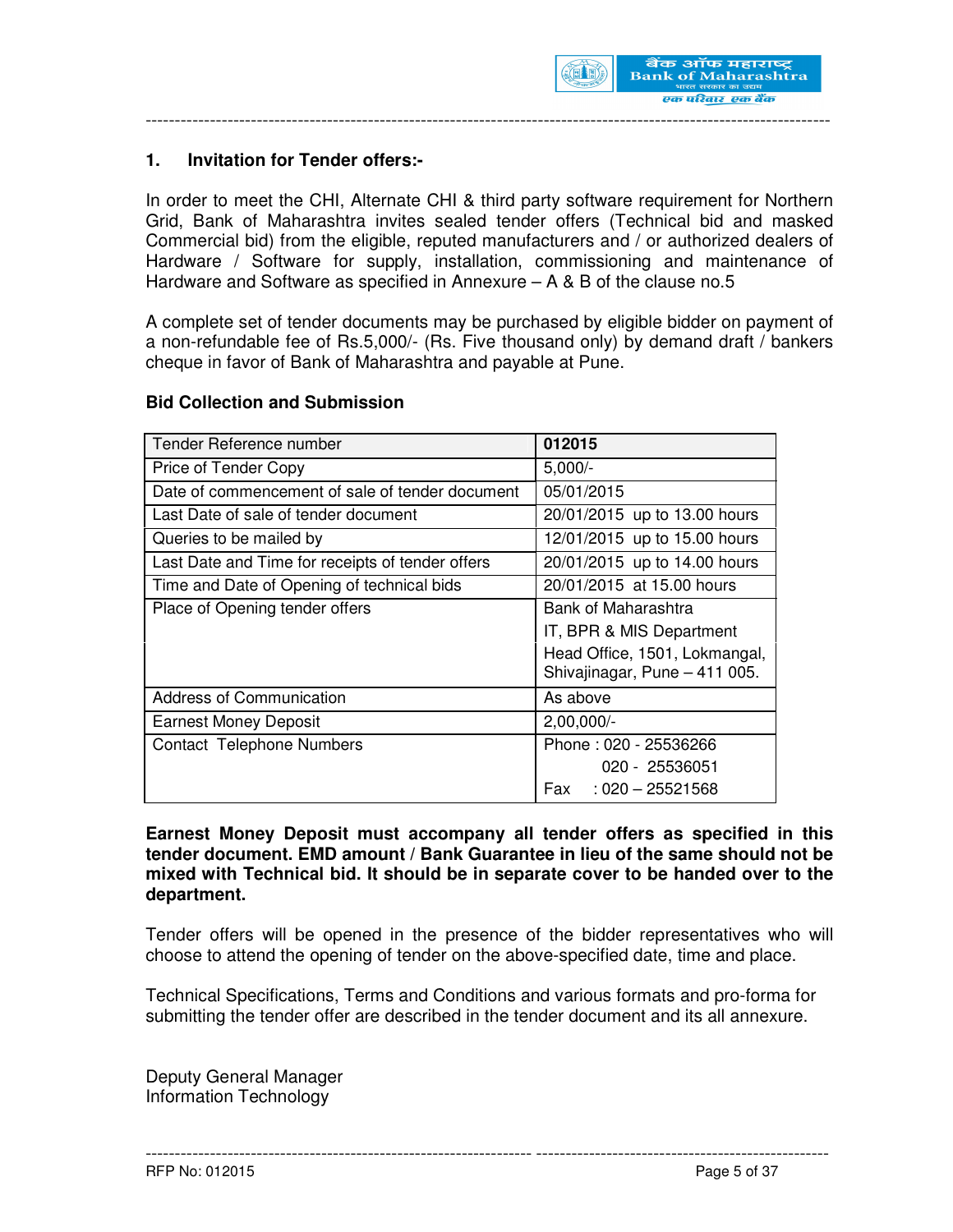

#### **Instructions to bidders**

#### **About Bank of Maharashtra**

Bank of Maharashtra is a nationalized bank with a standing of 78 years. It has a three tier organizational set up consisting of branches, Zonal Offices and Head Office.

---------------------------------------------------------------------------------------------------------------------

The Bank has more than 1900 branch offices across the length and breadth of the country. In the state of Maharashtra, the Bank has 1000 + branch offices, the largest network of branches by any Public Sector Bank in a state. The Bank has set up specialized branch offices to cater to the needs of SMEs, Corporate, agriculturists and importers & exporters. All the Branches of the Bank are networked and under Core Banking Solution.

The products and services offered by the Bank include demand deposits, time deposits, working capital finance, term lending, trade finance, retail loans, government business, bancassurance business, mutual funds and other services like Demat, ASBA, lockers and merchant banking etc.

The Bank is known as a frontrunner in implementation of technology initiatives.

#### **1.1. Two Bid System Tender**

The Technical Bid and Commercial Bid must be submitted at the same time in separate **sealed envelopes**, giving full particulars, at the Bank's address given below, on or before the scheduled date given above. All envelopes should be securely sealed and stamped. Information brochures should be distinctly separated from the other documents by way of separator sheets and submitted in an orderly and neatly bound manner.

**Important: The eligibility credentials, financial reports & product information brochures shall be distinctly separated by separator sheets positively and the technical bid shall be submitted in an orderly and neatly bound.** 

| <b>Bank's address</b>      |
|----------------------------|
| The Deputy General Manager |
| IT, BPR & MIS              |
| <b>Bank of Maharashtra</b> |
| "Lokmangal",               |
| 1501, Shivajinagar         |
| $Pune - 411005$            |

Following two officers have been authorized to accept the tender documents

- 1. Veerprakash Gattina, Senior Manager- Head Office, IT Dept., Pune
- 2. Ankur Bansod, Deputy Manager- Head Office, IT Dept., Pune

#### **All the envelopes must be super-scribed with the following information:**

- Type of Offer (Technical / Commercial)
- Tender Reference Number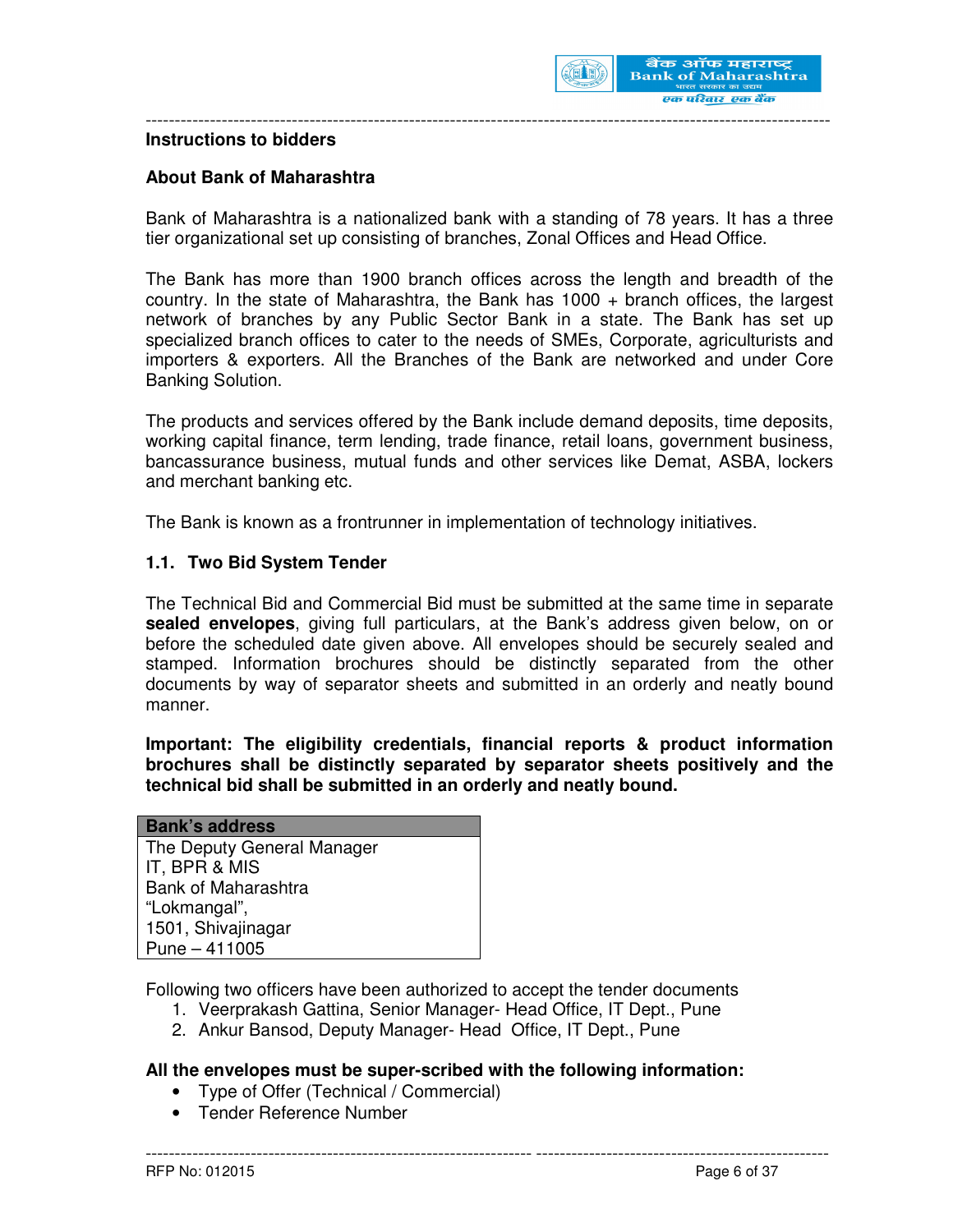

- Due Date
- Name of Bidder

**All Schedules, Formats and Annexure should be stamped and signed by an authorized official of the bidder's company. Letter of authorization from competent authority be produced along with the proposal.** 

**The bidder will also submit copy of the RFP duly stamped and signed on each page by the authorized official of the bidder's company.** 

#### **ENVELOPE-I (Technical bid along with softcopy):**

The Technical bid should be complete in all respects and contain all information asked for **except prices**. The TECHNICAL BID should include all items asked for in **Annexure A and Annexure B**. The Technical bid **should not contain any price information**. The TECHNICAL BID should be complete to indicate that all products and services asked for are quoted and should give all required information. For example, the Technical bid should mention that AMC charges are included in the Commercial bid, without mentioning the actual amounts in the TECHNICAL BID. **A photo copy of original Commercial offer with prices duly MASKED be submitted along with the Technical Bid**. Bank reserves the right to reject any bid submitted without masked commercial.

#### **ENVELOPE-II (Commercial bid):**

The Commercial bid should give all relevant price information and should not contradict the TECHNICAL BID in any manner. A Xerox copy of the Commercial Bid duly masking the prices is to be submitted along with the Technical Bid.

The prices quoted in the commercial bid should be without any conditions. The bidder should submit an undertaking that there are no deviations to the specifications mentioned in the RFP either with the technical or commercial bids submitted. These two envelopes containing the Technical bid and Commercial bid should be separately submitted. Please note that if any envelope is found to contain both technical and commercial bid, then that offer will be rejected outright.

#### **1.2. Schedules of the Tender**

This tender comprises of following schedules.

| <b>Schedule Number</b> | <b>Name of Schedule</b> | <b>Components</b>                    |
|------------------------|-------------------------|--------------------------------------|
|                        | CHI servers & third     | Supply, installation & commissioning |
|                        | party software          | of Servers & HSM cards and           |
|                        |                         | installation of Third Party Software |
|                        | <b>AMC</b>              | <b>Annual Maintenance Contract</b>   |
| Ш                      | TCO                     |                                      |

## **It is mandatory for the bidder to quote for all the three schedules & all the items in the schedules. Incomplete offers are liable for rejection.**

The bidder must ensure that all products as specified in the above three schedules and offered by them, are in a position to integrate with each other and the bidder must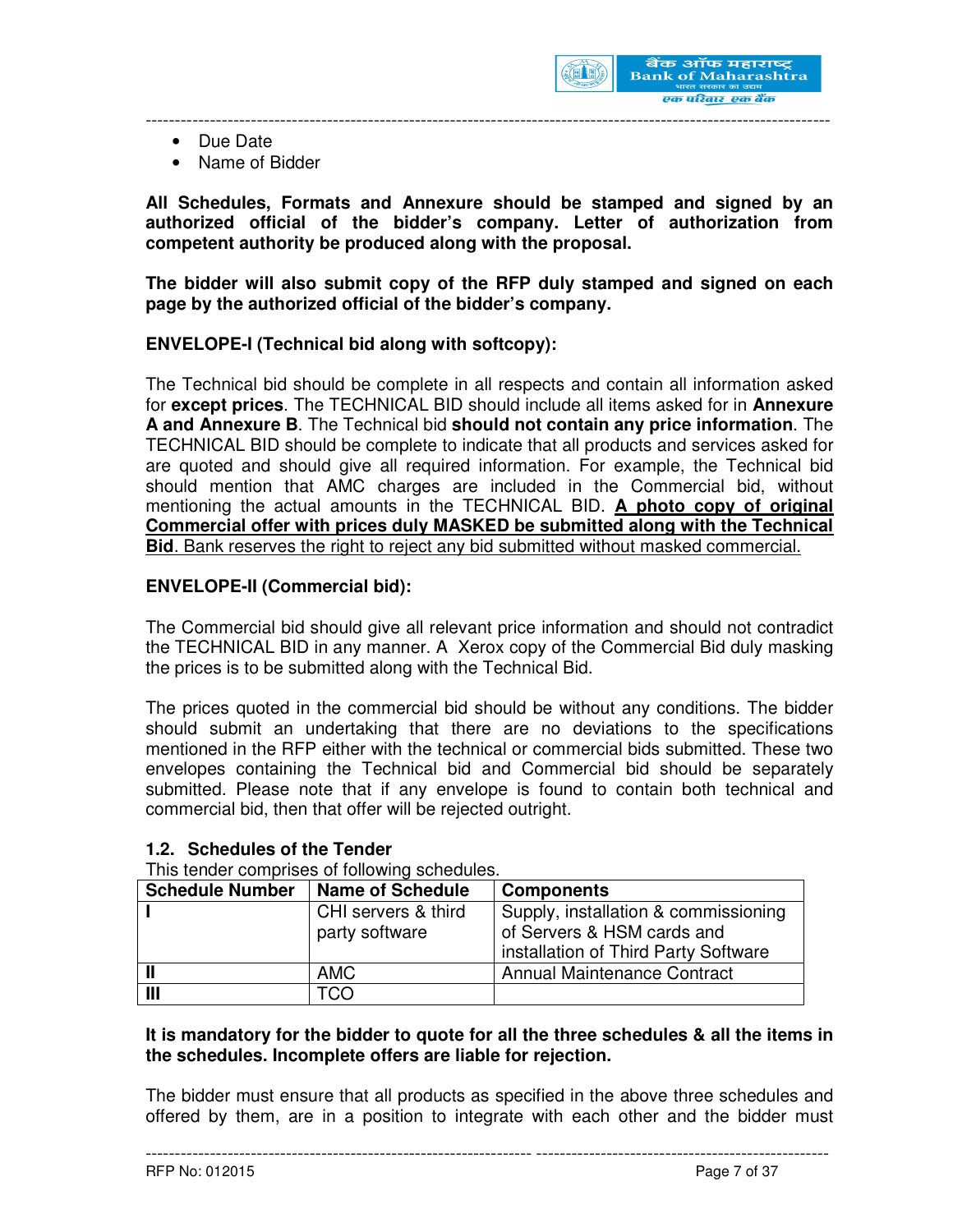

successfully install and commission these products to offer a complete, successful, cost effective and efficient solution.

### **2. Qualification Criteria**

## **2.1. Eligibility of the Bidder**

- The Bidder submitting the offers should be a Registered Company in India under the Companies Act, 1956 and shall be in existence for the last five years having a turnover of Rs. 50/- Crores per year in the last three financial year's i.e. 2011- 2012, 2012-2013 and 2013-2014\*. This must be the individual Company's turnover and not that of any group of Companies. Copy of the certificate of incorporation should be enclosed as documentary proof.
- The Bidder Company should have made profits in at least one financial year out of last three financial years. A copy of relevant years' audited annual reports / financial statements shall be submitted with the offer in support of net sales turnover and profit.
- The bidder should be the Original Equipment Manufacturer (OEM) or its authorized agent for supplier of the Servers and documentary proof to that effect should be enclosed.
- The bidder/System Integrator/OEM by himself or by Channel partner should have the capabilities or expertise to install, commission the Servers, Hardware with third party Software installation. Copy of relevant document to be submitted.
- The bidder shall have exclusive support infrastructure/centers for maintenance of servers at Delhi either own or through franchisee. List of such support centers with contact persons, telephone numbers and addresses should be enclosed.
- The Bidder shall not have been blacklisted by any government organization / banks. Self-declaration to that effect shall be submitted along with the technical bid.
- The bidder should be able to provide efficient and effective support at all centers, so as to meet  $24*7$  hrs service support with maximum 4 hrs response time  $- A$ commitment to this effect should be furnished.

( \* If audit for the year 2013-14 is not completed, then provisional balance sheet for the year 2013-2014 should be submitted duly signed and certified by Chartered Accountant & CEO / CFO of the bidder Company. )

#### **2.2. Quality Standards**

Bank of Maharashtra is looking for well-proven branded products, which is volume produced and are used by a large number of users in India / abroad. All products quoted should be associated with specific model numbers and names and with printed literature describing configuration and functionality. Any deviations from the printed specifications should be clearly identified in a separate Annexure titled 'Deviations' which must be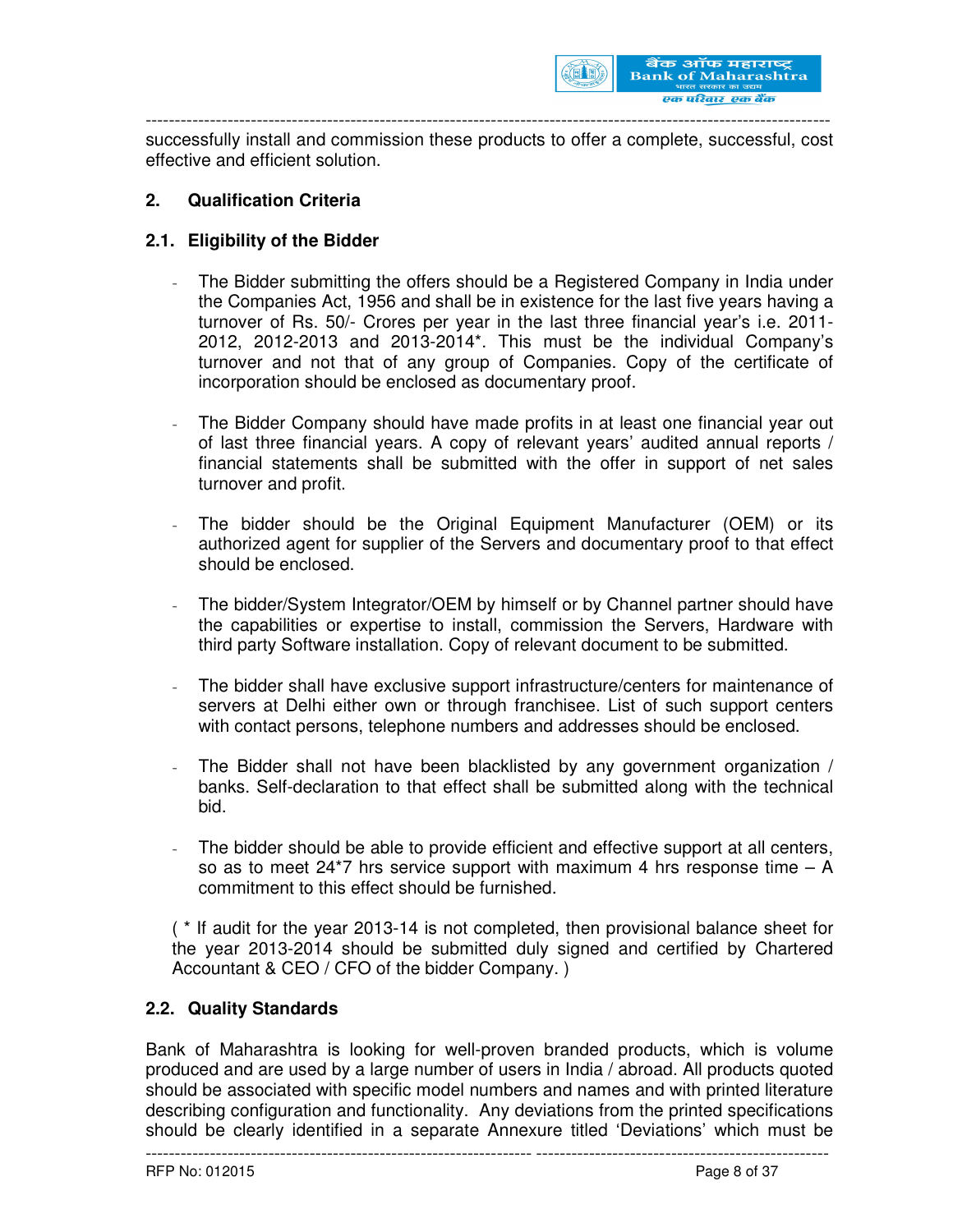

supplied by the bidder along with the offer document. Bank reserves the right to reject the bids in case of deviations.

## **2.3. Earnest Money Deposit**

Bidders are required to submit along with the offer a Demand Draft drawn **in favor of Bank of Maharashtra and payable at Pune**, (valid for 180 days from the date of the tender) for an amount of Rs. 2.00 lakh (Rupees Two lakh only) towards Earnest Money Deposit (EMD). Offers made without E.M.D. will be rejected. Bank will not pay any interest on the E.M.D. The Bank may accept Bank Guarantee in lieu of EMD for an equivalent amount issued by any Public Sector Bank (other than Bank of Maharashtra) or any scheduled commercial bank acceptable to Bank of Maharashtra. For Bank Guarantee other than from a Public sector bank, prior permission of Bank of Maharashtra shall be essential. The format of BG is enclosed.

#### **2.4. Manufacturer's Authorization Form**

Bidder, other than sole agents in India of the manufacturers, must submit a letter of authority from their manufacturers that they have been authorized to quote for on behalf of the manufacturer. Authorization from authorized distributors/dealers for items is acceptable.

#### **2.5. Qualification Criteria**

The bidders fulfilling all the "eligibility criteria" mentioned under Point 2.1 above only will be subjected to further process of technical evaluation.

#### **2.6. Terms and Conditions**

Terms and conditions for bidders who participate in the tender are specified in the section called "Terms and Conditions". These terms and conditions will be binding on all the bidders. These terms and conditions will also form a part of the purchase order, to be issued to the successful bidder(s) on the outcome of the tender process.

#### **2.7. Non-transferable Tender**

This tender document is not transferable. Only the bidder, who has purchased this tender form, is entitled to quote.

#### **2.8. Soft Copy of Tender document**

The soft copy of the tender document will be made available on the bank's website. However Bank of Maharashtra shall not be held responsible in any way, for any errors / omissions / mistakes in the downloaded copy. The bidder is advised to check the contents of the downloaded copy for correctness against the printed copy of the tender document. The printed copy of the tender document shall be treated as correct and final, in case of any errors in soft copy.

------------------------------------------------------------------ -------------------------------------------------- The bidders who are submitting the bid by downloading the same from the Bank's website will have to pay the non-refundable fee of Rs.5,000/- by way of a demand draft /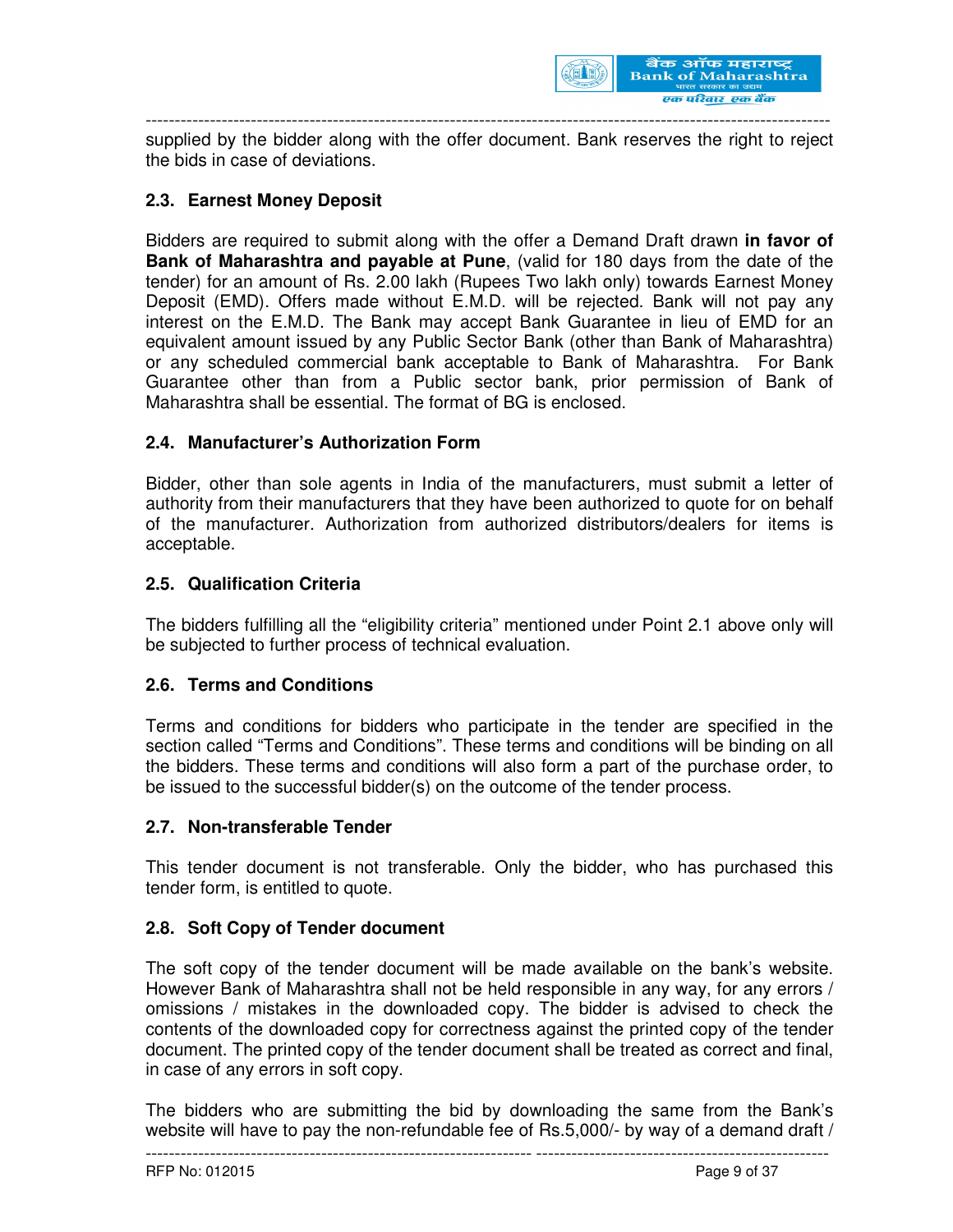

bankers' cheque in favour of Bank of Maharashtra payable at Pune while submitting the bid. **Purchase of tender document is mandatory before the submission of the bid.**

#### **2.9. Offer validity Period**

The offer should hold good for a period of 180 days from the date of the opening of Commercial bid.

#### **2.10. Address of Communication**

Offers should be addressed to the following office at the address given below:

 **The Deputy General Manager, Information Technology, Bank of Maharashtra, Head Office, "Lokmangal", 1501, Shivaji Nagar, Pune – 411 005 Emails:** cmsoftware@mahabank.co.in, Veerprakash.gattina@mahabank.co.in, ankur.bansod@mahabank.co.in

#### **2.11. Pre-Bid Meeting**

As this RFP is been re-tender there will be no pre-bid meeting. For the purpose of clarification of doubts of the bidders on issues related to this RFP, **Bank of Maharashtra intends to accept the queries by email publish the queries on the Bank's website.** The queries of ALL the bidders should reach us in writing or by e-mail on or before on the address as mentioned above (i.e. 12/01/2015 by 15:00 hours). Queries not received in the form and queries without the relevant details will not be taken up for response. It may be noted that no queries of any bidder shall be entertained received after the specified date. The clarifications and replies to the queries will be made available on the Bank's Website.

The queries on point / clauses in the RFP document are to be mailed / submitted in the specific format only as per Annexure K

The queries that are not on the points / clauses in the RFP document and are general in nature but related to the tender are to be mailed / submitted in specific format only as per Annexure K

------------------------------------------------------------------ --------------------------------------------------

Queries submitted in any other format will not be entertained by the Bank.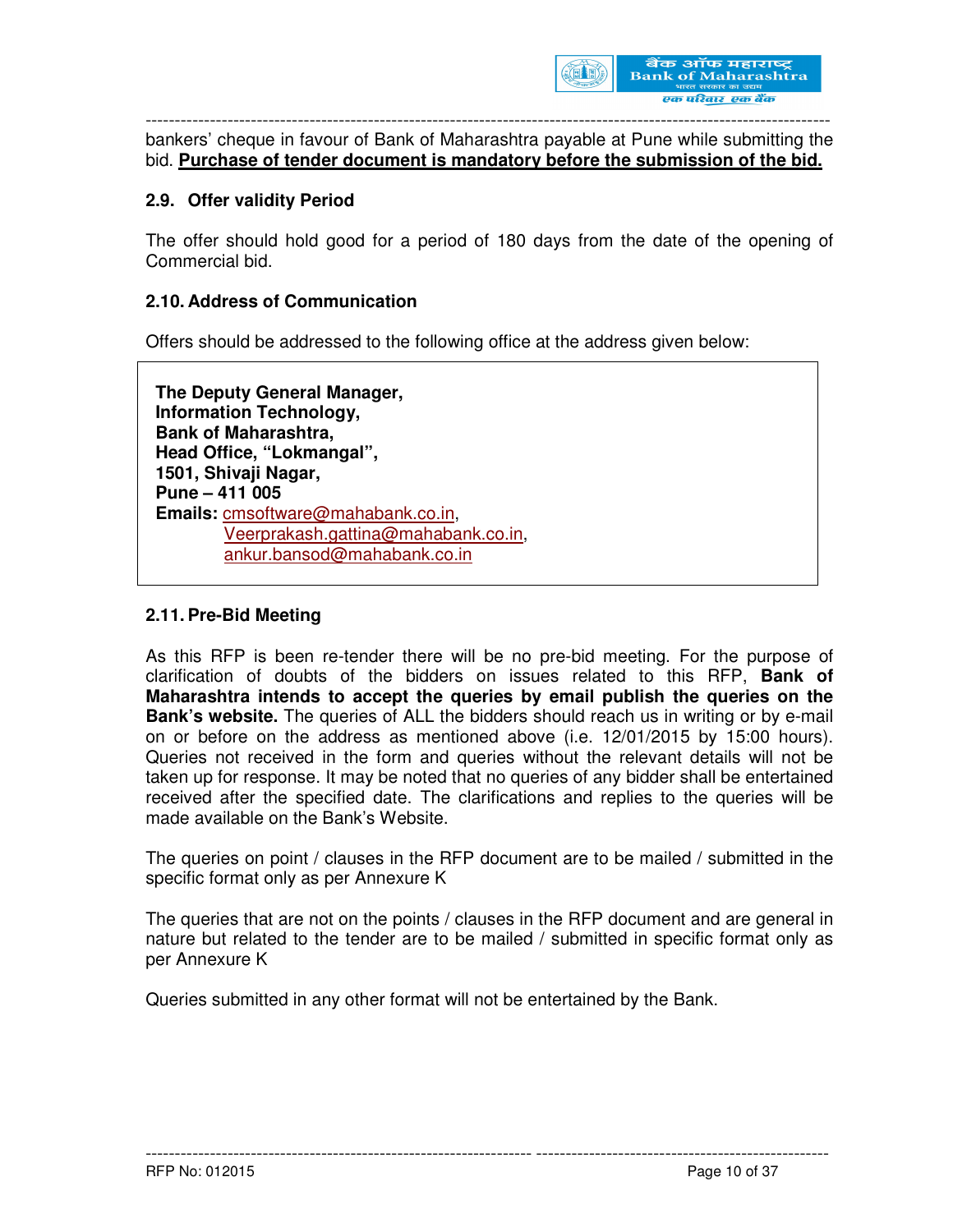

## **2.12. Opening of Offers by Bank of Maharashtra**

Tender offers received within the prescribed closing date and time will be opened in the presence of bidders' representatives who choose to attend the opening of the tender on the specified date and time as mentioned earlier in the tender document. The bidder's representatives present shall sign a register of attendance and minutes and they should be authorized by their respective companies to do so. **A copy of the authorization letter should be brought for verification**.

## **2.13. Scrutiny of Offers**

Scrutiny of Bids will be in three stages as under:

## **a) Eligibility Criteria :**

Bank of Maharashtra will undertake primary scrutiny of the eligibility of the bidders as per "eligibility criteria" mentioned under point no.2.1 above based on the documents submitted. The offers of the bidders fulfilling the above eligibility criteria only will be taken up for further scrutiny i.e. technical evaluation. This primary scrutiny will be taken up on the last date of the technical bid submission, in the evening same day.

## **b) Technical evaluation:**

Bank of Maharashtra shall undertake detailed scrutiny of the offers to determine whether the technical specifications along with documents have been furnished as per RFP and whether items are quoted as per the schedules. Only those bidders who qualify in technical evaluation will be short listed for commercial evaluation. **The formats for technical evaluation is enclosed vide Annexure M. The technical evaluation will be done on the basis of the information provided in this format along with supporting documents.** 

#### **c) Commercial evaluation :**

Bank of Maharashtra will open and scrutinize the commercial offers of the technically qualified bidders only. The Commercial bids will have to be submitted in the format as per **Annexure – J**. Commercial bids should not have any alteration or overwriting. The bank may reject or load the financial implication of any alteration, if found into the commercial bid submitted by the respective bidder. The calculation arrived by the Bank will be final and will be binding on the bidders. If any cost items in the commercial bid is found to be blank and not filled with any amount then it shall be considered as zero and the same will be offered to the Bank free of any charges.

Bank of Maharashtra will consider the 5 years TCO (Total Cost of Ownership) for the purpose of price comparisons given by the vendors on the figures in the **Schedule III of Annexure J**. **Only the details of Schedule-III will be read subject to verification after opening of commercial bids.** 

Five Years TCO = {(Cost of Equipment of all items as per schedule I) + (Cost of post warranty AMC as per Schedule II)}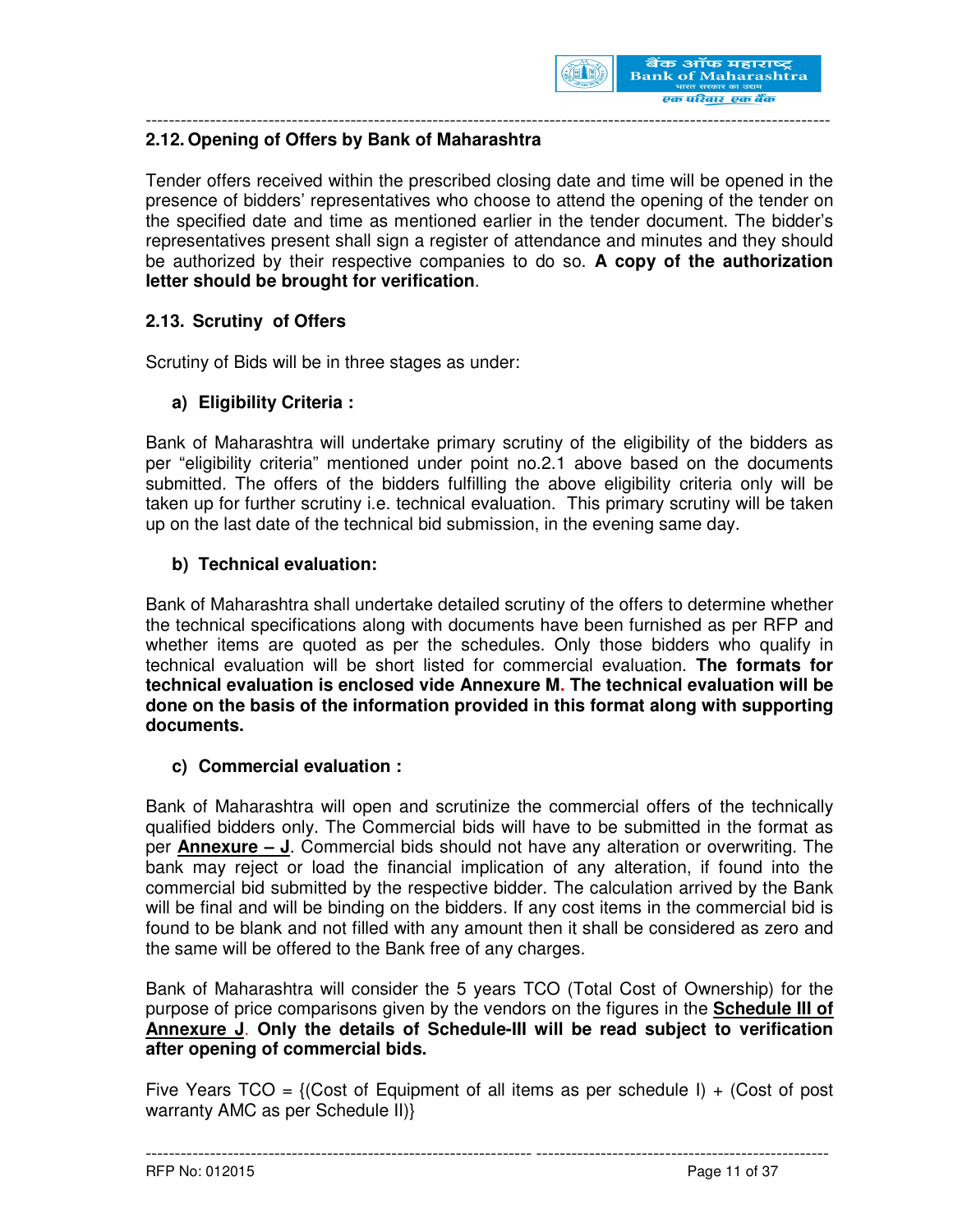

## **2.14. Clarification of Offers**

To assist in the scrutiny, evaluation and comparison of offers, Bank of Maharashtra may, at its discretion, ask some or all bidders for clarification of their offer. The request for such clarifications and the response will necessarily be in writing.

#### **2.15. No Commitment to Accept Lowest or Any Tender**

Bank of Maharashtra shall be under no obligation to accept the lowest or any other offer received in response to this tender notice and shall be entitled to reject any or all offers including those received late or incomplete offers, without assigning any reason whatsoever. Bank of Maharashtra reserves the right to make any changes in the terms and conditions of purchase. Bank of Maharashtra will not be obliged to meet and have discussions with any bidder, and or to listen to any representations.

#### **2.16. Documentation**

The following information should be furnished along with the Technical bid by means of printed technical brochures as per checklist provided.

- Make and model numbers of Servers quoted for.
- Specifications of all items asked along with technical specifications table.
- In case of Software(s), which will be supplied free, and the ones that will be charged for, should be clearly indicated. Restrictions on software usage, if any, should also be mentioned.

#### **2.17. Submission of Technical Details**

It is mandatory to provide the technical details in the exact format of Technical Details column given in the technical specifications. **The offer may not be evaluated by Bank of Maharashtra** in case of non-adherence to the format or non-submission / partial submission of technical details as per the format given in the tender. Bank of Maharashtra will not allow / permit changes in the technical specifications once it is submitted. The relevant product information, brand and model number offered, printed product brochure, technical specification sheets etc. should be submitted along with the offer. Failure to submit this information along with the offer could result in disqualification. (Please refer to the suggested checklist given in this document)

#### **2.18. Make, Models & Part numbers of the equipment**

It is mandatory to provide the make, model and part number of Servers and their subcomponents as asked for in the technical specification. The offer may not be evaluated and / or will be liable for rejection in case of non-submission or partial submission of make, model and part numbers of the items offered. Please note that substituting this information by just brand name is not enough. (Part no of the sub components may be provided.). Similarly the details of Third Party Software like version number etc. should be clearly mentioned.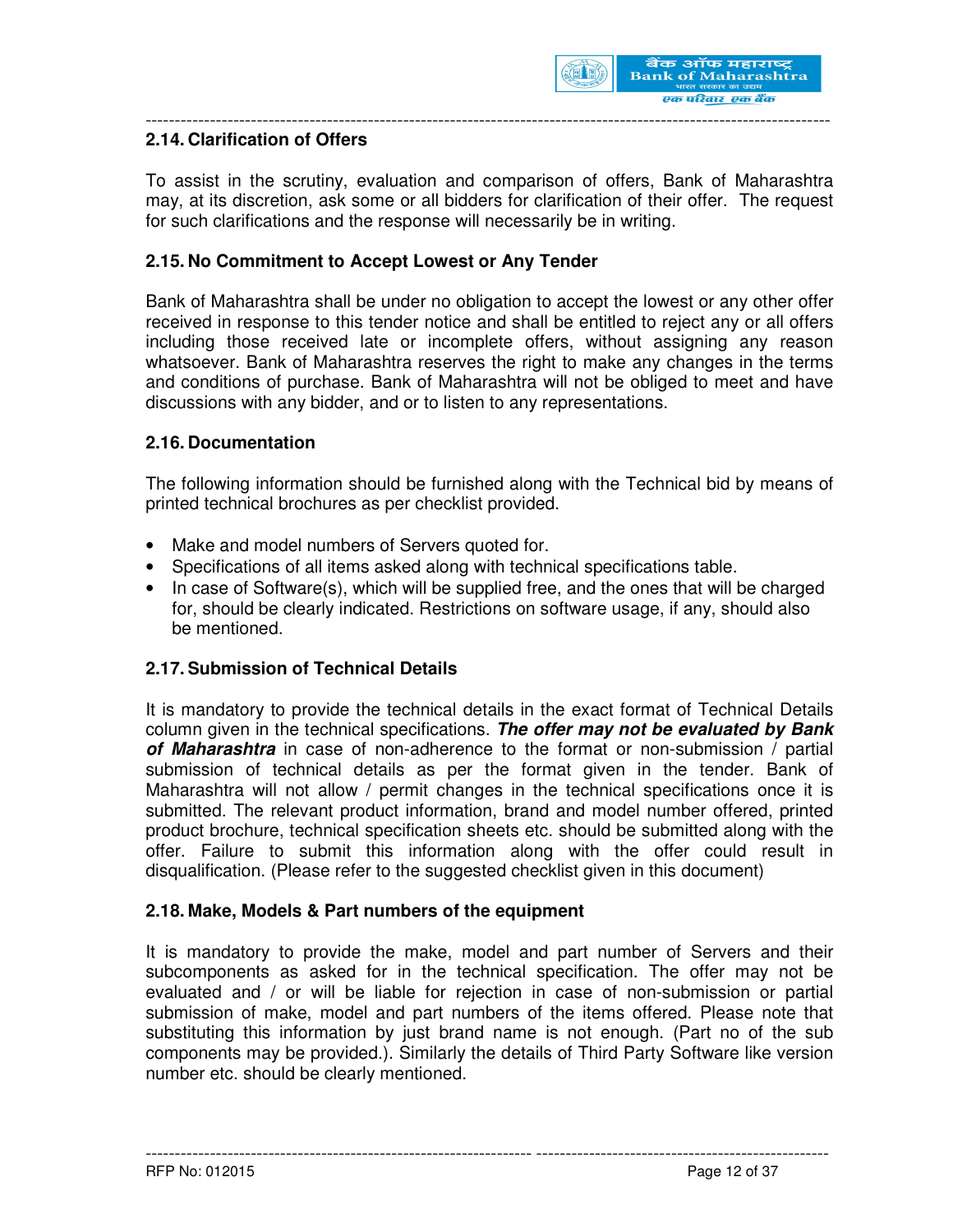

#### **2.19. Format for Technical bid**

The Technical bid must be made in an organized, structured and neat manner. Brochures/leaflets etc. should not be submitted in loose form. This can be divided into **three parts** – the first part should contain the documents supporting the eligibility of the vendor to participate in the tendering process as per the eligibility criteria mentioned in the RFP , the second part should contain the technical details of the proposed project and the third part should contain the technical brochures etc.

---------------------------------------------------------------------------------------------------------------------

The suggested format for submission of **Technical bid** is as follows:

- 1. Index
- 2. Covering letter. This should be as per Annexure D.
- 3. Details of the bidder, as per Annexure E.
- 4. Compliance of eligibility criteria along with support documents in following format.

| SI.            | <b>Short Description of Eligibility Criteria</b>                                                                                                                                                                                                             | <b>Submitted</b><br>Yes/No | Write<br>figures<br>wherever<br>required                |
|----------------|--------------------------------------------------------------------------------------------------------------------------------------------------------------------------------------------------------------------------------------------------------------|----------------------------|---------------------------------------------------------|
| $\mathbf{1}$   | Certificate of Incorporation                                                                                                                                                                                                                                 |                            |                                                         |
| $\overline{2}$ | Balance Sheets -<br>2011-12<br>2012-13<br>2013-14 (If the Balance sheet is not audited,<br>then the provisional statements duly certified<br>by the Chartered Accountant and CFO of the<br>company under company's seal<br>be<br>to<br>submitted)            |                            | <b>Net</b><br><b>Sales</b><br>Turnover: Rs in<br>Lakhs) |
| 3              | Profit figure<br>2011-12<br>2012-13<br>2013-14                                                                                                                                                                                                               |                            | Net Profit After<br>(Rs)<br>Tax:<br>in<br>Lakhs)        |
| $\overline{4}$ | Original Equipment Manufacturer (OEM) or its<br>authorized agent for supplier of the Servers;<br>documentary proof to that effect should be<br>enclosed.                                                                                                     |                            |                                                         |
| 5              | The bidder/System Integrator/OEM by himself<br>by Channel partner should have the<br>or<br>capabilities or expertise to install, commission<br>the Servers, Hardware with third party Software<br>installation. Copy of relevant document to be<br>submitted |                            |                                                         |
| 6              | Address of all support centers across the<br>country. (Center at Delhi must)                                                                                                                                                                                 |                            |                                                         |
| $\overline{7}$ | Self-declaration for not being blacklisted                                                                                                                                                                                                                   |                            |                                                         |
| 8              | To provide efficient and effective support at all<br>centers, so as to meet 24*7 hrs service support<br>with maximum 4 hrs response time $-$ A<br>commitment to this effect should be furnished                                                              |                            |                                                         |

**The eligibility criteria will be verified based on above compliance table duly filled by the bidder along with the supporting documents.**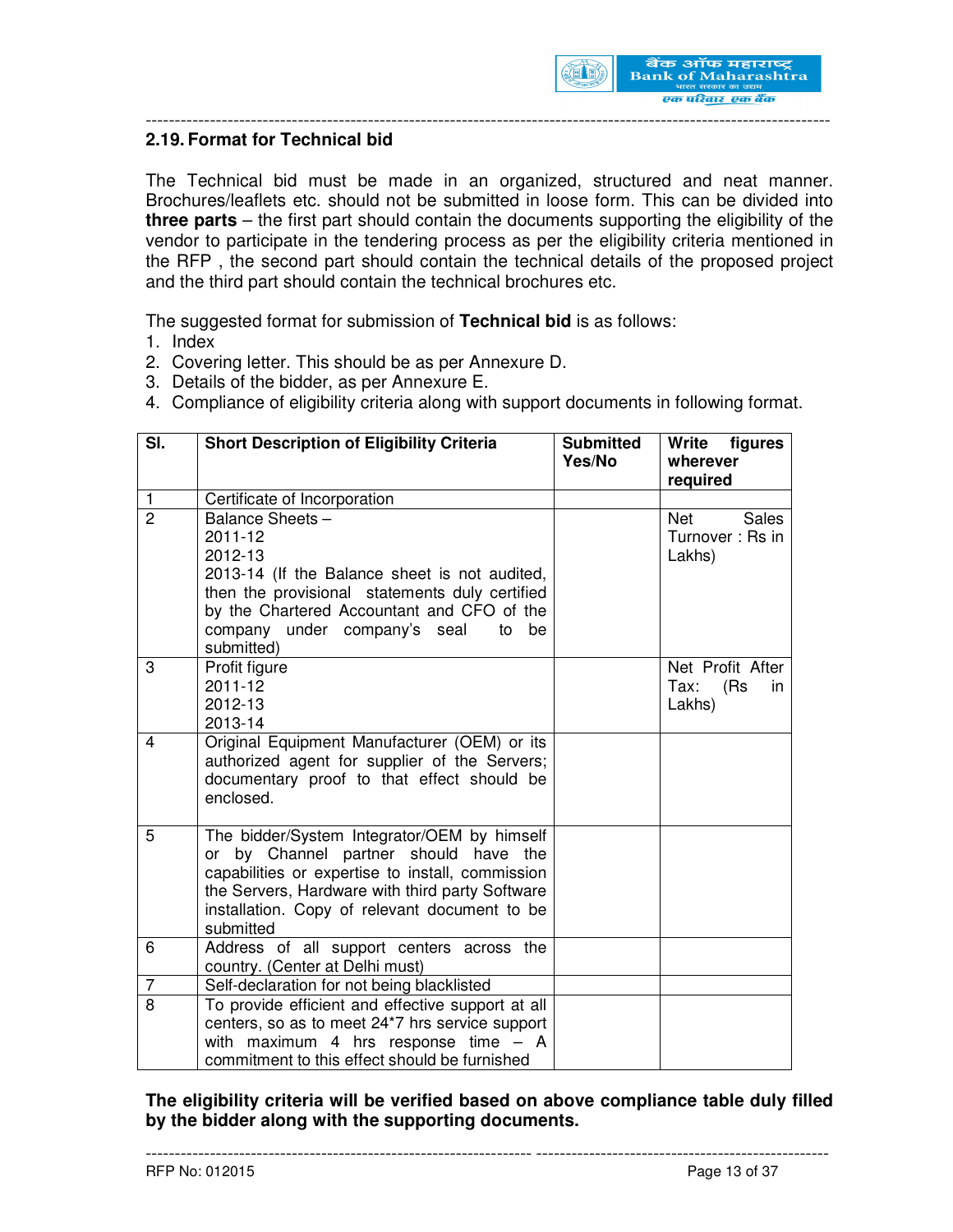

- 5. Technical bid with Specifications as given in Annexure A & B, complete with all the columns filled in.
- 6. Terms and Conditions Compliance Table in the following format. This table must cover bidder's response to all the terms and conditions specified in the tender document from 3.1 to 3.23.

| <b>Term</b>      | <b>Short Description of term</b> | <b>Complied</b> | explanation<br><b>Detailed</b> |
|------------------|----------------------------------|-----------------|--------------------------------|
| <b>No</b>        |                                  | (Yes/No)        | about deviation, if not        |
|                  |                                  |                 | complied                       |
| 3.1              | <b>Support Personnel</b>         |                 |                                |
| 3.2              | Inspection<br>Technical<br>&     |                 |                                |
|                  | <b>Performance Evaluation</b>    |                 |                                |
| 3.3              | <b>Payment Terms</b>             |                 |                                |
| 3.4              | Installation<br>Delivery,<br>and |                 |                                |
|                  | Commissioning                    |                 |                                |
| 3.5              | Completeness of Installation     |                 |                                |
| 3.6              | <b>Order Cancellation</b>        |                 |                                |
| 3.7              | Inter-working of hardware &      |                 |                                |
|                  | Software                         |                 |                                |
| 3.8              | <b>Acceptance Tests</b>          |                 |                                |
| $\overline{3.9}$ | Software Drivers & Manuals       |                 |                                |
| 3.10             | Warranty                         |                 |                                |
| 3.11             | <b>AMC</b>                       |                 |                                |
| 3.12             | <b>Spare Parts</b>               |                 |                                |
| 3.13             | <b>Liquidated Damages</b>        |                 |                                |
| 3.14             | Penalty for Delay                |                 |                                |
| 3.15             | <b>Penalty for Downtime</b>      |                 |                                |
| 3.16             | Failure                          |                 |                                |
| 3.17             | Indemnity                        |                 |                                |
| 3.18             | Publicity                        |                 |                                |
| 3.19             | Software & Drivers               |                 |                                |
| 3.20             | Guarantees                       |                 |                                |
| 3.21             | Force Majeure                    |                 |                                |
| 3.22             | <b>Resolution of Disputes</b>    |                 |                                |
| 3.23             | Non Disclosure Agreement         |                 |                                |

#### **Note: The response to the terms & conditions will be verified based on above table.**

- 7. Warranty (for all relevant schedules). This should not contain any price information.
- 8. Delivery and Implementation schedule.
- 9. Technical Documentation (Product Brochures, leaflets, manuals etc.). An index of technical documentation submitted with the offer must be enclosed.

- 10. System software third party software details.
- 11. Manufacturers' Authorization Form (if applicable) as per Annexure F.
- 12. Details of Past installation, as per Annexure G.
- 13. Details of support centers as per Annexure H.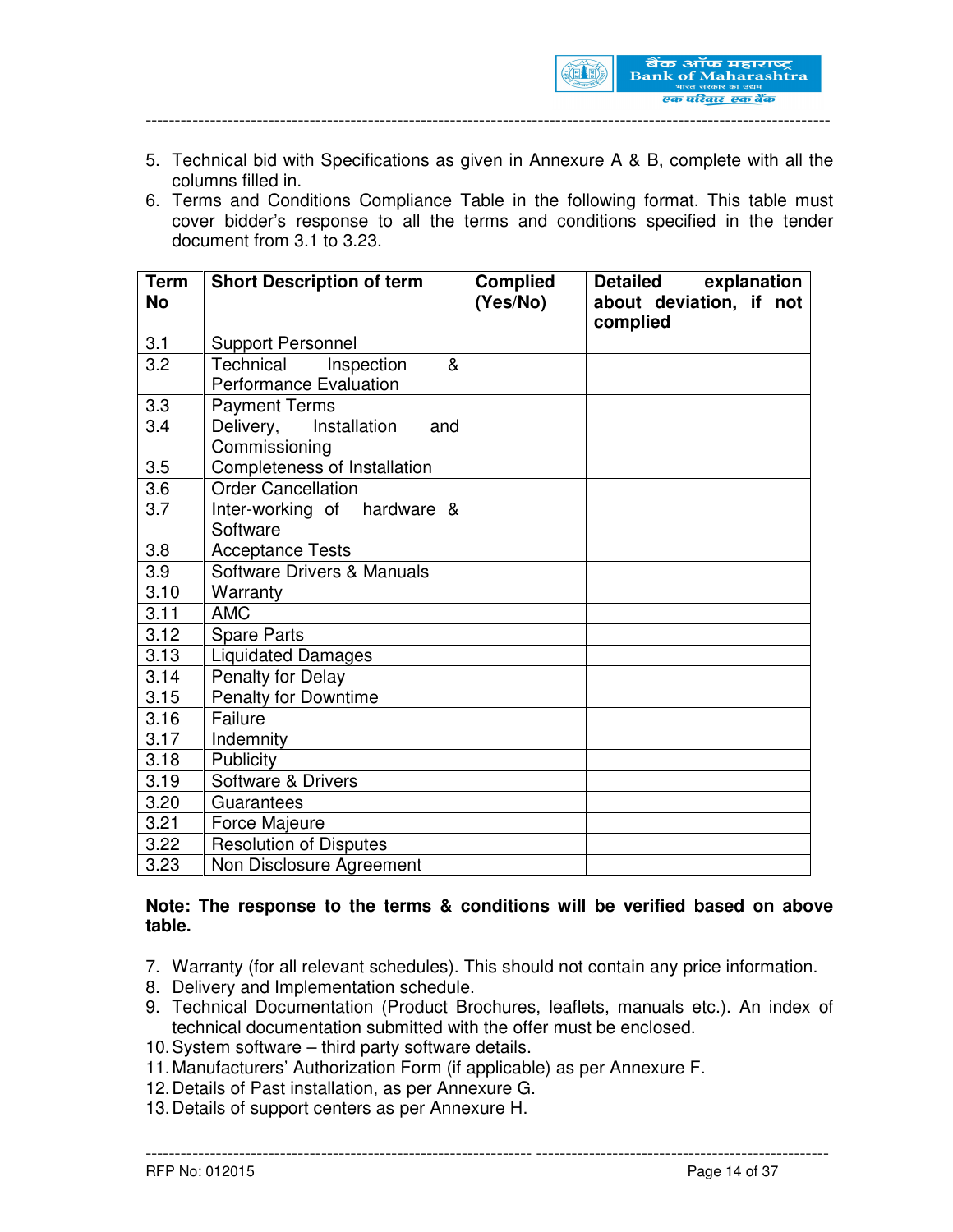

- 14. Valid Bank Draft / Bank Guarantee in lieu of EMD (To be submitted in a separate envelope along with the First Copy of Technical Bid.)
- 15. Bidder's Financial Details (audited balance sheets, annual reports etc.) and other supporting documents, as asked in the tender document
- 16. All documentary evidence wherever required to be submitted be properly arranged.
- 17. Copy of the Commercial Bid duly masking the price column.

### **2.20. Masked Commercial**

The bidder should submit a copy of the actual price bid being submitted to the bank by **masking** the actual prices as part of technical bid. This is mandatory. **The bid may be disqualified if this is not submitted.** 

#### **2.21. Scope of Work**

- **2.21.1.** The scope of the assignment would involve following:
- **2.21.2.** Supplying, installing, commissioning and maintenance of Clearing House Interface (CHI) Servers of specified configuration. One CHI server consists of
	- 1. Server,
	- 2. HSM Card &
	- 3. Software components as specified in the technical specifications.
- **2.21.3.** The bidder need to provide licenses/Media for the software components as specified. The Clearing House Interface application supplied by M/s. NCR needs to be installed on this server. The proposed hardware should be compatible for this application. **Bidder will have to coordinate with M/s NCR for getting installation of the CHI software and Third party software with no extra cost to the Bank.**
- **2.21.4.** Bank may change the locations at a future date. The selected vendor should take responsibility for dismantling, shifting to new location and reinstallation at the new location without of any additional cost to Bank. However, Bank will reimburse the transportation charges at actual on submission of bills.
- **2.21.5.** Configuring new HSM, Servers, connecting to LAN/WAN making full functional.
- **2.21.6.** The supplier has to ensure on-site support for resolving all Hardware & OS related issues, including re-installation of OS and other software mentioned above, due to any reason what-so-ever, during warranty and AMC period (or such other extended period as per the contract terms and paid maintenance will commence only thereafter).
- **2.21.7.** The Vendor will also provide the latest model available, if there is upward revision in the model offered, at no extra cost to Bank.
- **2.21.8.** The accessories required for the equipment should also be specified and supplied by the vendor.
- **2.21.9.** Vendor should specify various infrastructure requirements, which need to be provided for commissioning and smooth functioning of the equipment. This will include site requirements, power, cooling, cables, connectors, ports, UPS, environmental conditions, illumination, etc. Vendor is supposed to provide the requirement of Power and Cooling for the items to be supplied by them. This information is required for making arrangements for smooth commissioning and subsequent functioning of the equipment.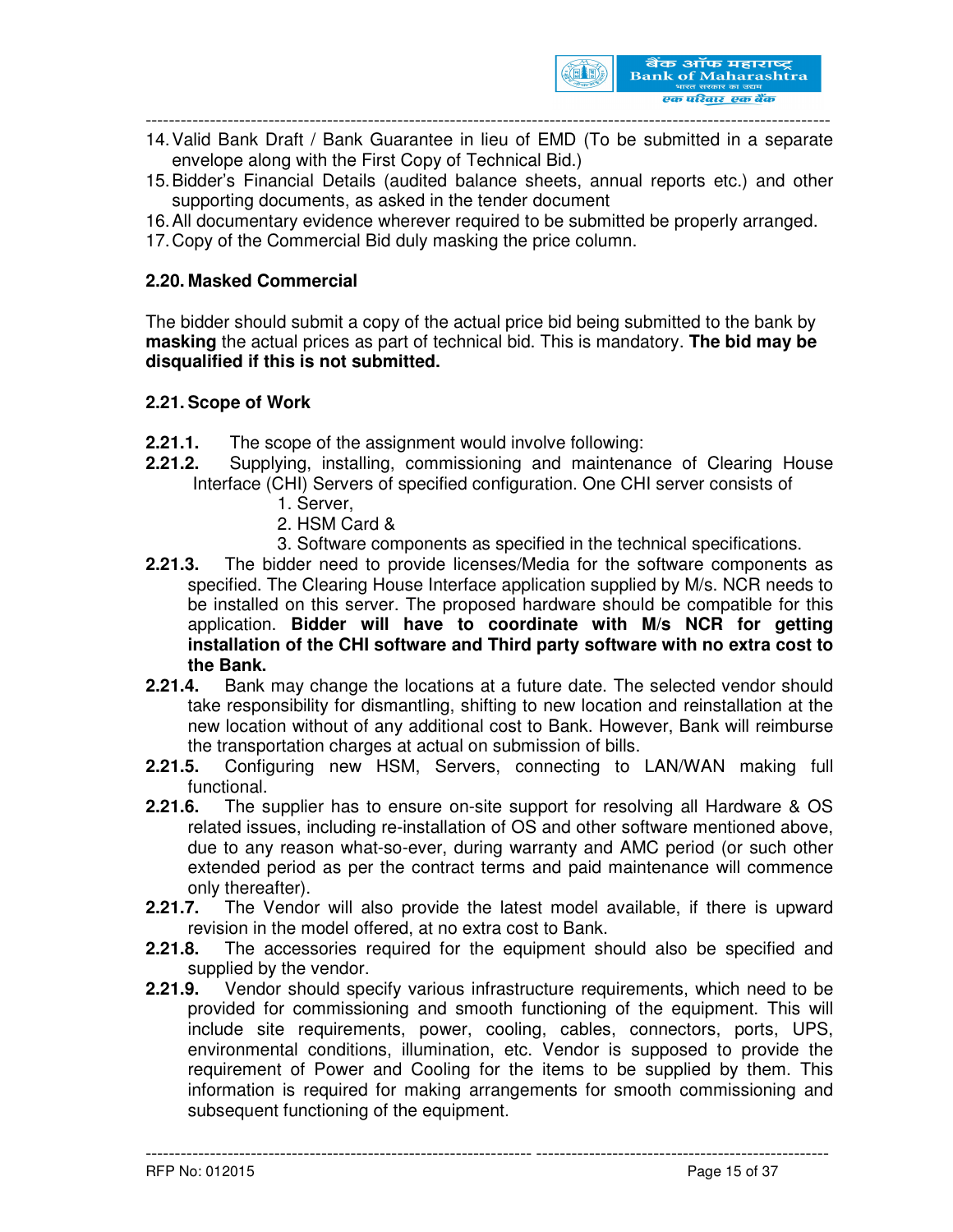

**2.21.10.** Vendor should provide comprehensive on-site warranty/AMC of five years for hardware, without any extra cost to the bank.

- **2.21.11.** All the parts of items would be covered under comprehensive warranty except consumables. If there is any gap between Bank's requirement and OEM warranty/AMC then it will be the responsibility of bidder to fill up the gap.
- **2.21.12.** Vendor has to carryout patch management activity during the warranty/AMC period as per Bank's/RBI/NPCI requirement. Vendor has to undertake BIOS upgrade wherever the requirement is felt by bank (during Warranty/AMC).
- **2.21.13.** Vendor should undertake to provide maintenance support both during warranty and post warranty period to equipment and arrange for spare parts for a minimum period of 6 years. Comprehensive annual maintenance contract has to be entered into separately with the bank, for this purpose. The bidder shall provide on-call support services for 24x7days with 4 hrs problem resolution commitment time unless specified otherwise.
- **2.21.14.** Vendor has to guarantee minimum uptime of 99% and should be ready to execute service level agreement for the same.
- **2.21.15.** Te vendor will pass on to the bank, the benefit of discounts if any announced during any period in respect of orders placed during that period.

#### **2.22. Erasures or Alterations**

The offers containing erasures or alterations will not be considered. There should be no hand-written material, corrections or alterations in the offer. Technical details must be completely filled up. Correct technical information of the product being offered must be filled in. Filling up of the information using terms such as "OK", "accepted", "noted", "as given in brochure/manual" is not acceptable. Bank of Maharashtra may treat offers not adhering to these guidelines as rejected.

Bank of Maharashtra may, at its discretion, waive any minor non-conformity or any minor irregularity in an offer. This shall be binding on all bidders and Bank of Maharashtra reserves the right for such waivers.

#### **2.23. Locations**

This tender is being floated by the Head Office of Bank of Maharashtra. The Servers and Third Party Software are being procured through this tender shall be installed, commissioned and maintained by the successful bidder presently at Service Branch, Delhi of Bank of Maharashtra. Bank reserves the right to make changes in the locations.

#### **2.24. Costs & Currency**

The offer must be made in Indian Rupees only, and price quoted must include the following cost components.

- 1. Cost of the equipment
- 2. Installation and commissioning charges, if any,
- 3. Minimum of five year comprehensive on-site warranty covering all parts & labor on hardware items. This period will start from the date of 90% payment final lot by Bank of Maharashtra.

------------------------------------------------------------------ --------------------------------------------------

4. Transportation and Forwarding charges to the site.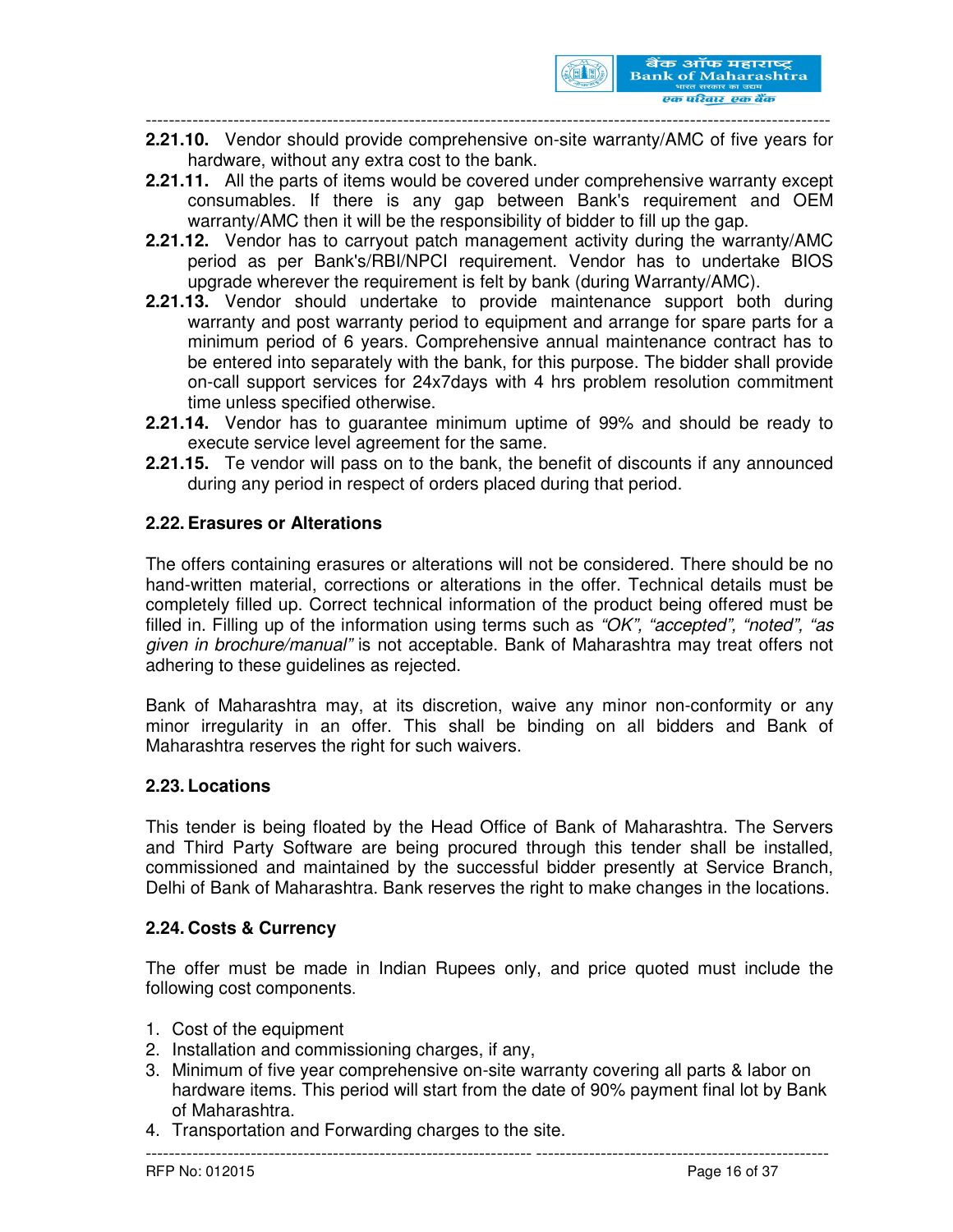

- 5. In addition to transit insurance normal electronic equipment insurance should be available up to installation or up to 30 days from date of delivery whichever is earlier.
- 6. All taxes and levies including service tax and VAT but excluding Octroi/LBT

## **2.25. Fixed Price**

The Commercial bid shall be on a fixed price basis, inclusive of all taxes and levies at site as mentioned above except Octroi. No price variation relating to increases in customs duty, excise tax, dollar price variation etc. will be permitted.

#### **2.26. Short-listing of Bidders**

Bank of Maharashtra will create a short-list of **technically qualifying bidders** and the **Commercial bids of only these bidders will be opened.** 

#### **2.27. Right to Alter Quantities**

Bank of Maharashtra reserves the right to alter the proposed new Servers quantities specified in the tender. Bank of Maharashtra also reserves the right to delete one or more items from the list of items specified in tender.

#### **2.28. Rate Contract**

Bank of Maharashtra reserves the right to enter into a rate contract with L1 for delivery of Servers and/or Third Party Software for any branches / offices. The validity of the rate contract shall be 6 months from the date of last pre-delivery inspection. The same technical specifications and terms of Commercial bid shall apply mutatis-mutandi to the order placed through the rate contract as specified through this tender. However during the validity of the rate contract, if there is downward revision of the prices beyond 10% of the price negotiated at the time of placing the order, Bank of Maharashtra reserves the right to re-negotiate the prices before placing the order.

#### **2.29. Repeat Orders**

Bank of Maharashtra reserves the right to place repeat order/s on the bidder under the same terms and conditions within a period of six months from the date of acceptance of first purchase order by the bidder. The bank reserves the right to re-negotiate the price with the bidder in case of downward revision of the prices.

#### **2.30. Single Bid**

Bank of Maharashtra reserves the right incase of single bid scenario / response to this RFP, bank will go ahead with the single bid after technically eligibility.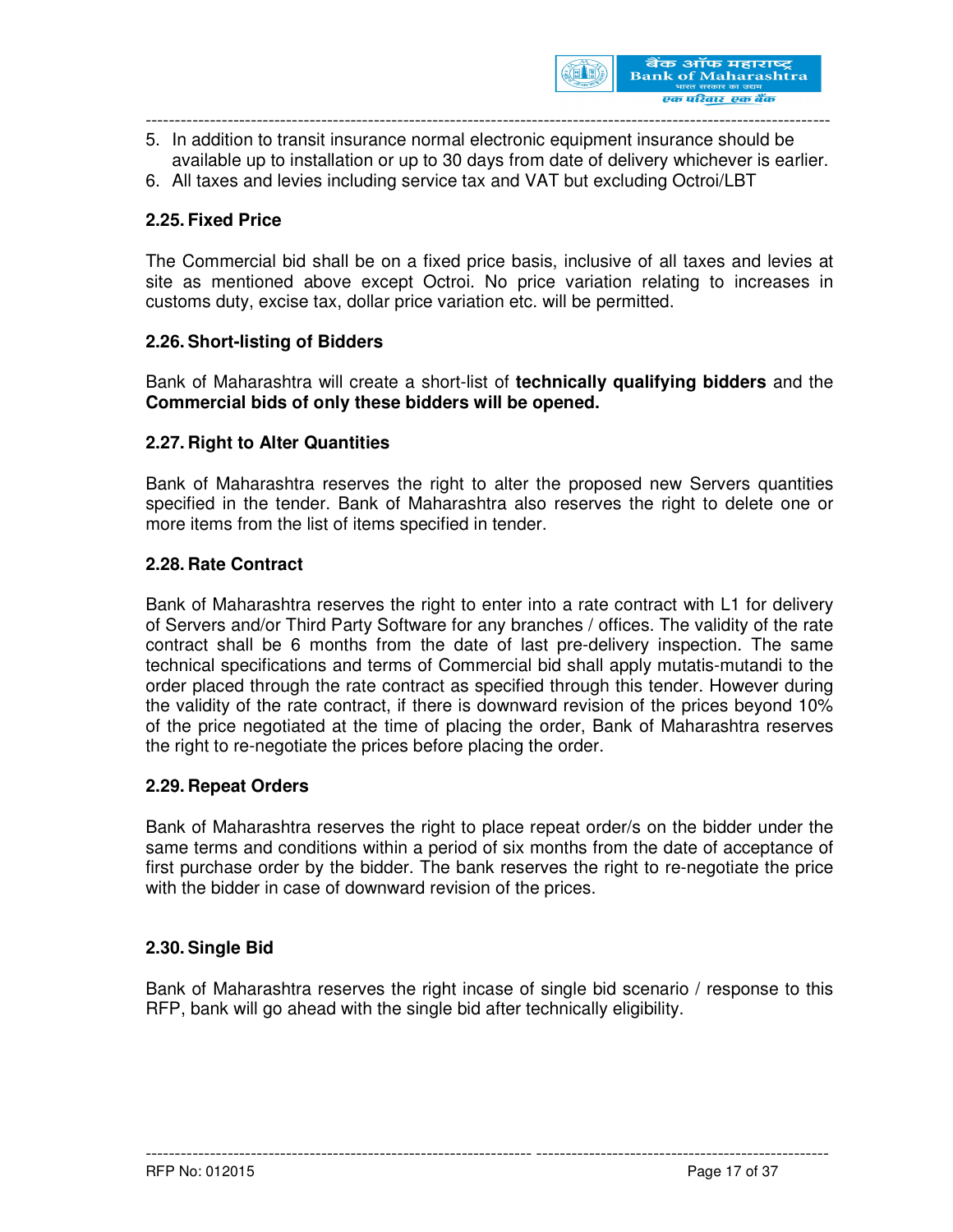

# **3. Terms and Conditions**

### **3.1. Support Personnel**

In addition to the regular support centers at Delhi the bidder should provide one contact person either own employee or through franchisee for all major cities in India.

---------------------------------------------------------------------------------------------------------------------

#### **3.2. Technical Inspection and Performance Evaluation**

Bank of Maharashtra reserves its right to carry out a technical inspection and performance evaluation (bench-marking) of machines offered by technically qualified bidders.

#### **3.3. Payment Terms**

Bank of Maharashtra will make payment as follows:

- **1.** 90 % of the order value (as per Schedule I) will be paid on completion of installation and commissioning of the Servers ordered.
- 2. Out of the balance 10%, 1% amount would be retained by the Bank till expiry of warranty period and 9% would be paid against a Performance Bank Guarantee (as per the format prescribed by the Bank) for the equivalent value of the warranty period.
- 3. Payment will be processed and released centrally.

#### **3.4. Delivery, Installation and Commissioning**

The Bidder shall be responsible for delivery and installation of the equipment ordered at the site/s as mentioned in Schedule –I and for making them fully operational at no **extra charge within 4 weeks of receiving the purchase order**. The signing authority will be Branch Manager or Officer at branch / office.

If the bidder fails to deliver and/or install all the equipments ordered within the stipulated time schedule or by the date extended by Bank of Maharashtra, it will be a breach of contract. In such case, Bank of Maharashtra may foreclose the bank guarantee or EMD amount without any notice. In the event of Bank of Maharashtra agreeing to extend the date of delivery at the request of bidder, it is a condition precedent that the validity of Bank guarantee shall be extended by further period as required by Bank of Maharashtra before the expiry of the original bank guarantee. Failure to do so will be treated as breach of contract. In such an event the advance paid to bidder will become returnable to Bank of Maharashtra forthwith and Bank of Maharashtra reserves its right to foreclose the bank guarantee.

Appropriate insurance to cover the equipments for the transit period and till 30 days after delivery or installation whichever is earlier. The copy of the Insurance Policy should be submitted to the Bank after PDI at the discretion of Bank of Maharashtra, there will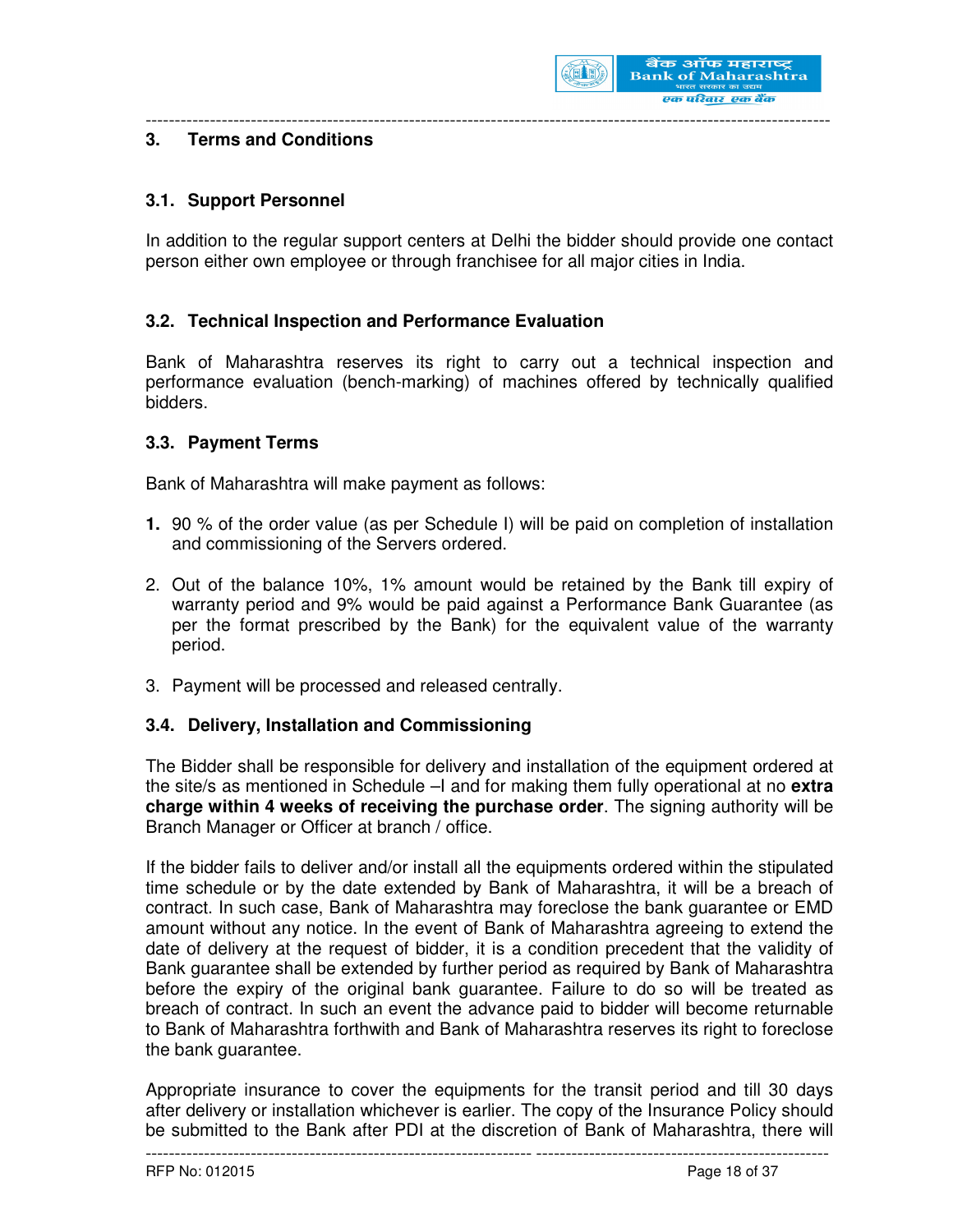

be an acceptance test conducted by the bidder in presence of Bank of Maharashtra officials and/or its nominated consultants after installation of complete equipment. In case of serious discrepancy in hardware / software supplied, Bank of Maharashtra may cancel the entire purchase order and return the equipment back to the bidder at bidder's costs and risks.

### **3.5. Completeness of Installation**

The installation will be deemed as incomplete if any component of the Servers, Hardware, Third party software or any documentation/media is not delivered or is delivered but not installed and/or not operational or not acceptable to Bank of Maharashtra after acceptance testing/examination.

In such an event, the supply & installation will be termed as incomplete and it will not be accepted and warranty period will not commence. The entire site will be accepted after complete commissioning of equipment and satisfactory working of the entire equipment for a minimum period of 10 days.

#### **3.6. Order Cancellation**

Bank of Maharashtra reserves its right to cancel the order in the event of one or more of the following situations:

- 1. Delay in delivery beyond the specified period for delivery.
- 2. Delay in installation beyond 6 weeks from the date of purchase order.
- 3. Serious discrepancy is noticed in the servers.

In addition to the cancellation of purchase order, Bank of Maharashtra reserves the right to levy appropriate the damages from the earnest money deposit (EMD) given by the bidder or foreclose the Bank Guarantee given in lieu of EMD and/or foreclose the bank guarantee given by the supplier against the advance payment.

#### **3.7. Inter-working of hardware and Software**

The bidder must integrate Servers with the Third Party Software /CHI software application running in the Bank and make the system integrated and fully functional. It will be bidder's responsibility to locate the exact nature of the problem/fault(s) and rectify the same except for the problems in the application software, if any. Under no circumstances will a problem/fault be blamed on the application software without sufficient cause and justification.

The bidder must also take necessary steps to successfully install all the software components (API) supplied by him on the Servers/Desktops.

#### **3.8. Acceptance Tests**

------------------------------------------------------------------ -------------------------------------------------- At the discretion of Bank of Maharashtra, acceptance test will be conducted by the bidder at the site in the presence of the officials of Bank of Maharashtra and/or its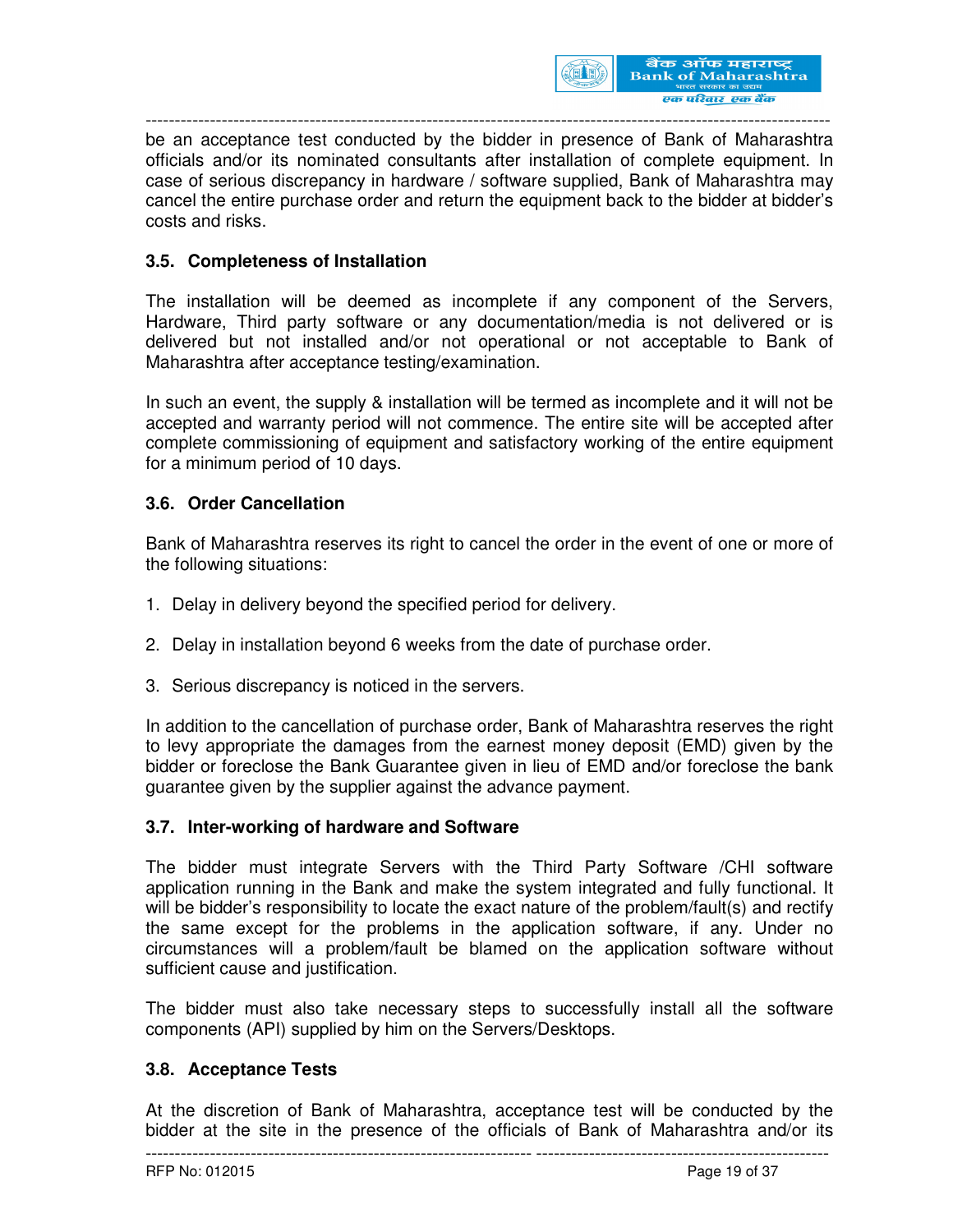

nominated consultants. The tests will check for trouble-free operation of the complete system for ten consecutive days apart from physical verification and testing. There shall not be any additional charges payable by Bank of Maharashtra for carrying out this acceptance test. Bank of Maharashtra will take over the system on successful completion of the above acceptance test.

## **3.9. Software Drivers, Manuals & Accessories**

The Servers will have to be supplied with Software Drivers, Manuals and one complete set of media etc. Third Party Software will have to be supplied with manuals, media and installation procedure.

#### **3.10. Warranty**

The offer must include a minimum three years comprehensive on-site warranty for all the items supplied. The Warranty in respect of all the locations would start from a single and uniform date i.e. from the date of release of the last and final lot of 90% payment. With the release of this last and final lot of 90% payment, the total payment released to the bidder would be equal to the 90% amount of the total order value. In no case, there would be multiple warranty dates, although the 90% payments are made in different lots after the successful installation and acceptance of the systems by Bank of Maharashtra at the respective locations. On release of the last and final lot of 90% payment it would be presumed that the Bank has accepted the installation at all the locations. The performance guarantee to be submitted for getting the final 9% payment released as per clause 3.3 above should be for a period of three years covering the warranty period; the expiry date of the performance guarantee and the date of expiry of warranty will be coterminus.

Bidder shall be fully responsible for the manufacturer's warranty in respect of proper design, quality and workmanship of all equipment, accessories etc. covered by the tender. Bidder must warrant all equipment, accessories, spare parts etc. against any manufacturing defects during the warranty period. During the warranty period, bidder shall maintain the systems and repair/replace at the installed site all defective components, at no charge to Bank of Maharashtra.

During the warranty period, Vendor would be required to maintain adequate spares/consumables locally to ensure prompt attendance to faults.

During warranty period all parts developing defects are replaceable at no cost to the Bank.

#### **3.11. Annual Maintenance Charges**

The bidder should provide post warranty AMC services at the quoted rate in TCO. The quoted AMC rate for would be applicable for 24\*7 hrs support and response time should not be more than 4 hrs. AMC would cover comprehensive of all components supplied. The bidder's engineer will visit branches/offices for regular Preventive Maintenance of servers, at least, once in quarter.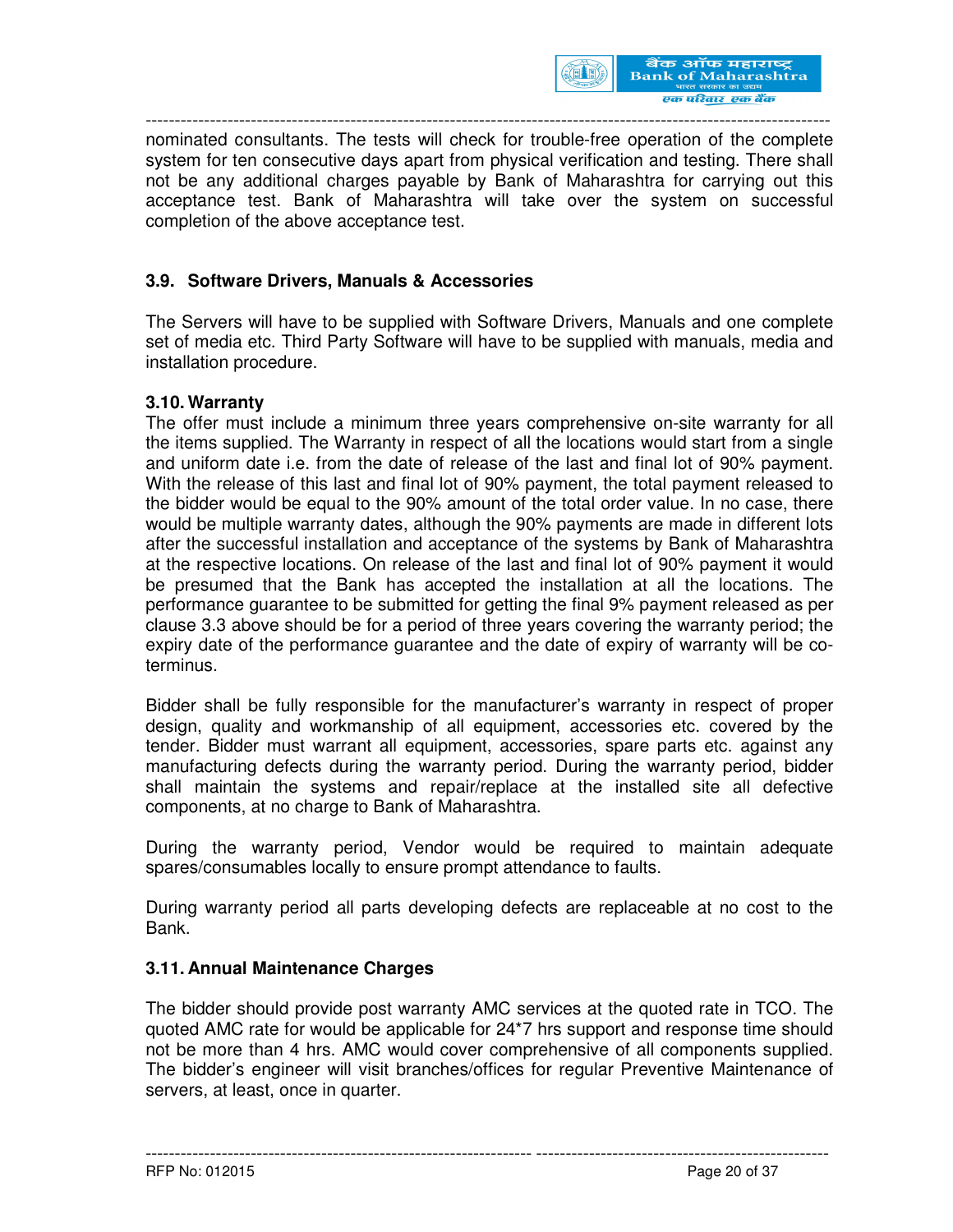

The offer must give commitment to provide maintenance for four years from the date of expiry of warranty in case of third party software. Bidders are expected to maintain the equipment supplied for at least five years from the date of acceptance by bank.

Bank will pay AMC charges in Indian Rupees at the end of the each quarter for every quarter.

# **3.12. Spare parts**

Bidder will make the spare parts for the systems available for a minimum period of five years from the time of acceptance of the system. Thereafter, bidder will give at least twelve months notice prior to discontinuation of support services, so that Bank of Maharashtra may order its requirements of the spares, if it so desires. If any of the peripherals, components like Memory, power adapter, battery etc. are not available or difficult to procure or the procurement is likely to be delayed for replacement if required, the replacement shall be carried out with state of the art technology equipment of equivalent capacity or higher capacity at no additional charges to Bank of Maharashtra.

## **3.13. Liquidated Damages**

If there is a delay by the bidder in the delivery of the Servers and Third Party Software as will be mentioned in the purchase order, the bidder will be liable to pay a sum of 1% (one percent) of the order value per site per week or part thereof (If the delay period is more than 3 days, it will be treated as one full week) to the maximum of total order value for that site of delay beyond the scheduled delivery date by way of liquidated damages. The liquidated damages are pre-estimates of the loss or damage that may be sustained by Bank of Maharashtra. In case the complete delivery is delayed beyond the scheduled delivery date, Bank of Maharashtra reserves the right to cancel the contract and return the partially delivered equipment, if any, at the cost of the bidder. In case the bidder fails to deliver all the deliverables as specified in the order, the liquidated damages will be charged on the entire contract value.

#### **3.14. Penalty for delay**

For any delay in installation and commissioning of the Servers, Hardware and Third Party software, Bank of Maharashtra will charge penalty  $\omega$  0.5% of the order value per site per week or part thereof. Total of such penalty mentioned under the clause 3.14 and 3.15 put together shall be subject to maximum of 10 percent of the total order value.

#### **3.15. Penalty for downtime**

Any Server that is reported to be down by 3.00 p.m. on a given date should be either fully repaired or replaced by temporary substitute (of equivalent configuration) latest by 12 noon on the next day.

In case bidder fails to meet the above standards of maintenance, Bank will impose penalty of Rs. 1000/- per day.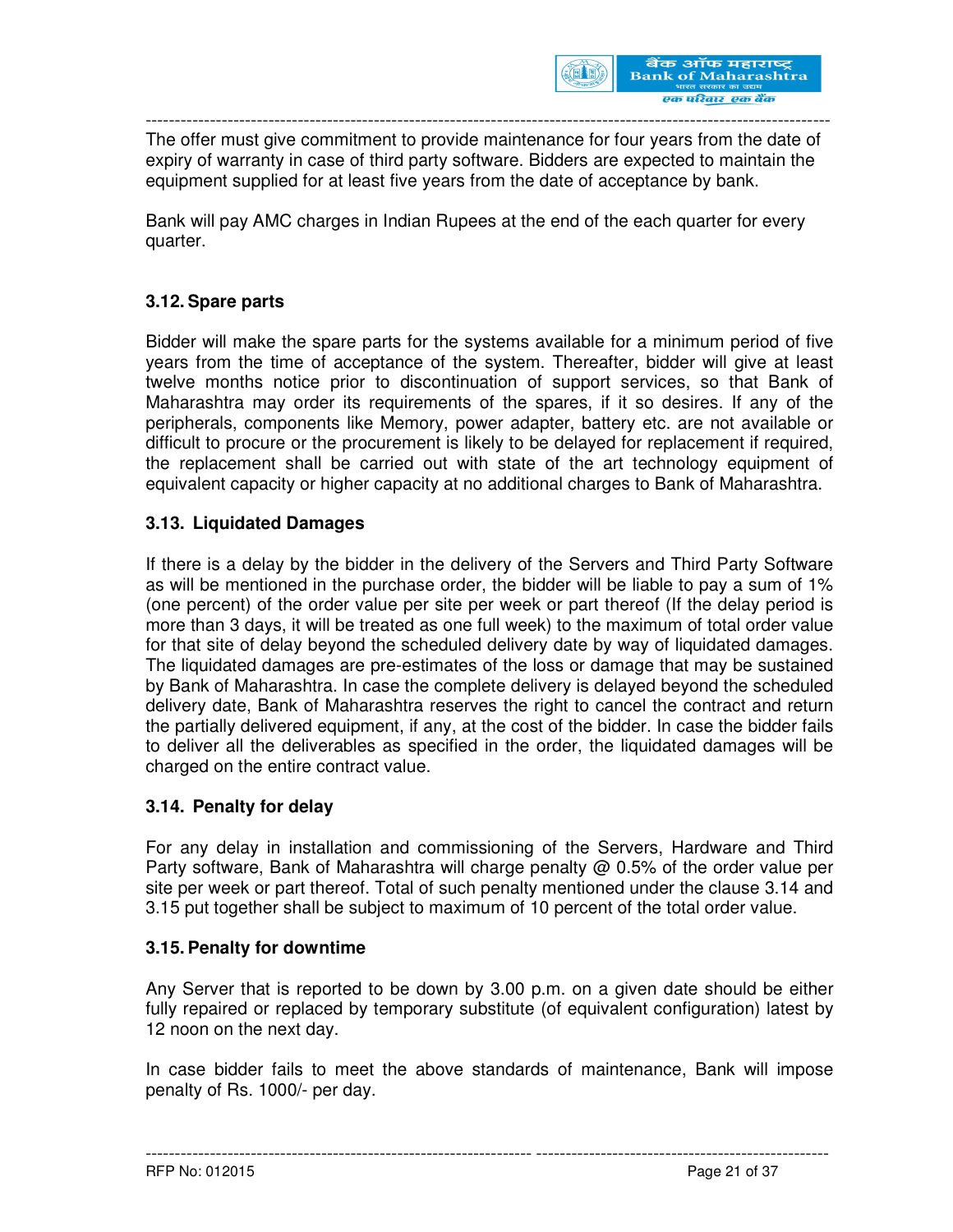

During warranty period, the penalty would be recovered from the vendor from the 1% retention amount. If the 1% amount is not sufficient to recover the penalty, the vendor would be liable to pay the penalty amount within a period of 15 days from the date of demand made by the bank through its branches/offices. If the vendor does not make the payment of penalty within the stipulated period, the bank is free to invoke the bank guarantee and recover the amount.

# **3.16. Failure**

If during the warranty period, any Server has a failure on four or more occasions in a quarter, it shall be replaced by equivalent new Server by the bidder at no cost to Bank of Maharashtra including installation of third party software /other software.

#### **3.17. Indemnity**

Bidder shall indemnify, protect and save Bank of Maharashtra against all claims, losses, costs, damages, expenses, action suits and other proceedings, resulting from infringement of any patent, trademarks, copyrights etc. or such other statutory infringements in respect of all the hardware / software / network equipment etc. supplied by him.

#### **3.18. Publicity**

Any publicity by the bidder in which the name of Bank of Maharashtra is to be used should be done only with the explicit written permission of Bank of Maharashtra.

#### **3.19. Application software and Drivers**

The bidder will install the operating software, CHI and third party software and drivers on the systems. It is bidder's responsibility to co-ordinate with M/s NCR Ltd. to ensure the smooth installation of CHI & third party software at no extra costs to the bank

#### **3.20. Guarantees**

Bidder should guarantee that the Servers delivered to Bank of Maharashtra are brand new, including all components. In the case of software, the bidder should guarantee that the software supplied to Bank of Maharashtra is licensed and legally obtained. All and software must be supplied with their original and complete printed documentation.

A certificate signed by the CFO / Company Secretary of the Company should be submitted before the Pre-Delivery inspection confirming that all the components / parts/assembly software used in the Servers are original new ones and no refurbished / duplicate / second hand components / parts / assembly / software are used.

#### **3.21. Force Majeure**

The bidder shall not be liable for forfeiture of its performance security, liquidated damages or termination for default, if and to the extent that its delay in performance or other failure to perform its obligations under the contract is the result of an event of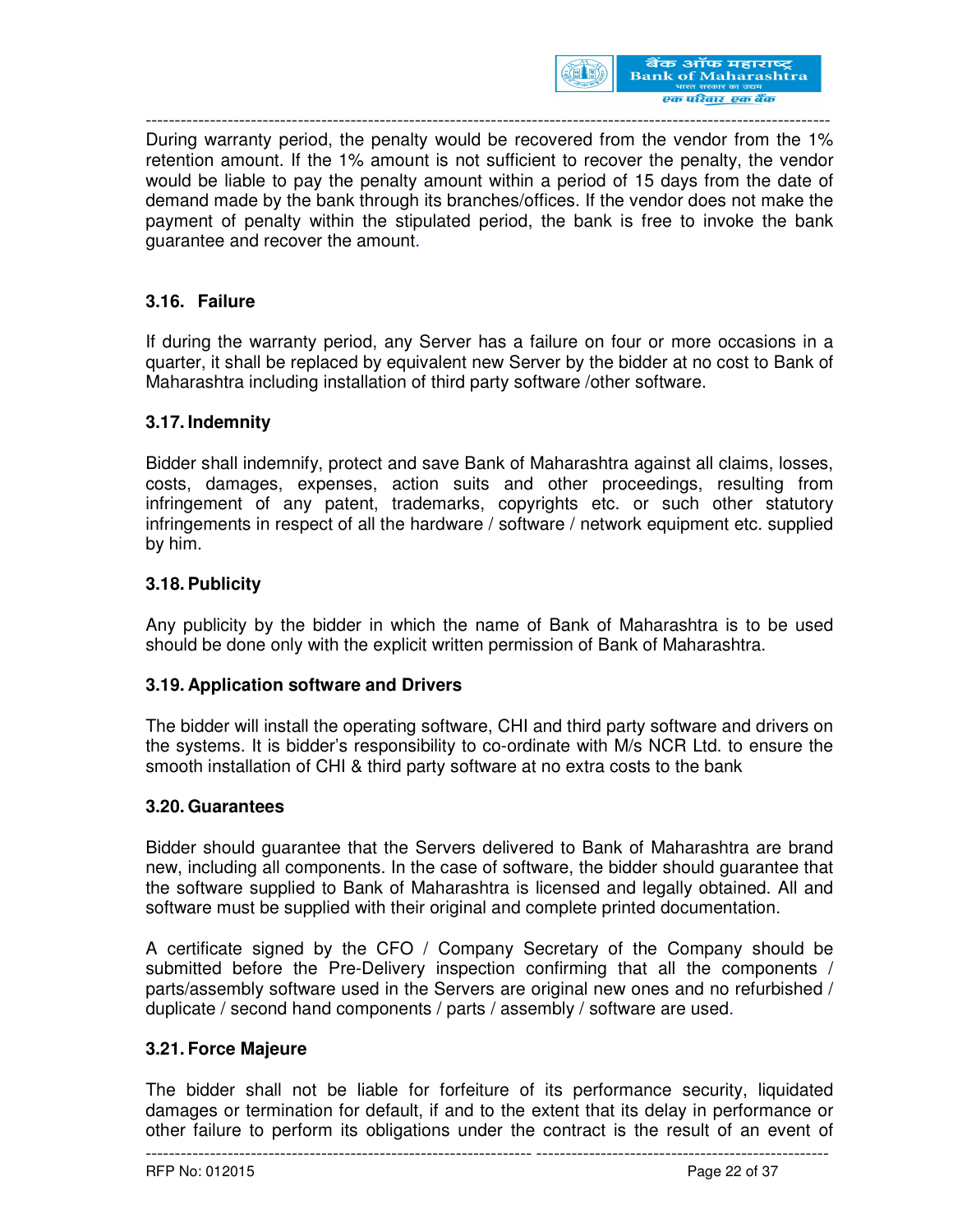

Force Majeure. For purposes of this Clause, "Force Majeure" means an event beyond the control of the Bidder and not involving the bidder's fault or negligence and not foreseeable. Such events may include, but are not limited to, Acts of God or of public enemy, acts of Government of India in their sovereign capacity, acts of war, acts of Bank of Maharashtra either in fires, floods, strikes, lock-outs and freight embargoes.

If a Force Majeure situation arises, the Bidder shall promptly notify Bank of Maharashtra in writing of such conditions and the cause thereof within twenty calendar days. Unless otherwise directed by Bank of Maharashtra in writing, the Bidder shall continue to perform its obligations under the Contract as far as it is reasonably practical, and shall seek all reasonable alternative means for performance not prevented by the Force Majeure event.

In such a case, the time for performance shall be extended by a period not less than the duration of such delay. If the duration of delay continues beyond a period of three months, Bank of Maharashtra and the bidder shall hold consultations with each other in an endeavor to find a solution to the problem.

Notwithstanding above, the decision of Bank of Maharashtra shall be final and binding on the bidder.

## **3.22. Resolution of Disputes**

Bank of Maharashtra and the bidder shall make every effort to resolve amicably, by direct informal negotiation, any disagreement or dispute arising between them under or in connection with the contract. If after thirty days from the commencement of such informal negotiations, Bank of Maharashtra and the Bidder are unable to resolve amicably a contract dispute; either party may require that the dispute be referred for resolution by formal arbitration.

All questions, disputes or differences arising under and out of, or in connection with the contract, shall be referred to two Arbitrators: one Arbitrator to be nominated by Bank of Maharashtra and the other to be nominated by the Bidder. In the case of the said Arbitrators not agreeing, then the matter will be referred to an umpire to be appointed by the Arbitrators in writing before proceeding with the reference. The award of the Arbitrators, and in the event of their not agreeing, the award of the Umpire appointed by them shall be final and binding on the parties. The arbitration and reconciliation act 1996 shall apply to the arbitration proceedings and the venue & jurisdiction of the arbitration shall be Pune.

# **3.23. Non Disclosure Agreement**

The Bidder shall hold all information about this tender and / or information gathered about the Bank through this process in strict confidence with the same degree of care with which the Bidder protects its own confidential and proprietary information. The Bidder shall restrict disclosure of the Information solely to its employees, agents and contractors on a need to know basis and advise those persons of their obligations hereunder with respect to such Information.

To use the Information only as needed for the purpose solely related to this Project;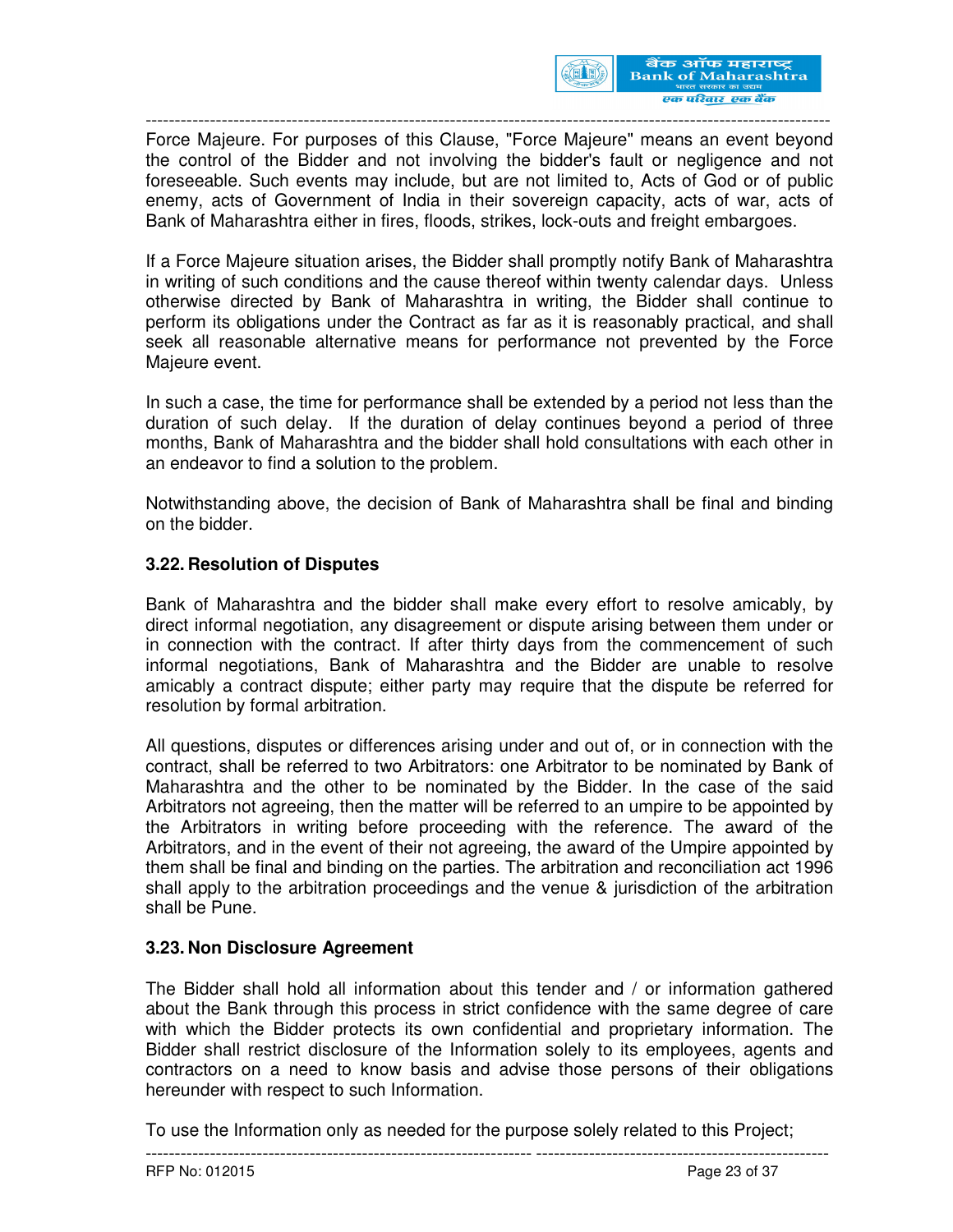

Except for the purpose of execution of this Project, not disclose or otherwise provide such information or knowingly allow anyone else to disclose or otherwise provide such Information.

The Bidder shall not disclose any information to parties not involved in supply of the products and services forming part of this order and disclosure of information to parties not involved in supply of the products and services forming part of this order will be treated as breach of trust and invite legal action. This will also mean termination of the contract and disqualification of the bidder in any future tendering process of the Bank.

Any information considered sensitive must be protected by the vendor from unauthorized disclosure or access.

#### **4. Schedule of Items Required :**

| SR.            | Description                                                                                                                             | Quantity |
|----------------|-----------------------------------------------------------------------------------------------------------------------------------------|----------|
| No.            |                                                                                                                                         |          |
|                | CHI Servers with 3 years comprehensive warranty as per<br>technical specifications given in Annexure A below with 2<br>years AMC        | 2 Nos.   |
| $\overline{2}$ | HSM cards- PCI 7000 v5.0 HSM with 3 years comprehensive<br>Warranty with 2 years AMC                                                    | 2 Nos.   |
| 3              | Luna backup remote HSM with 3 years comprehensive<br>Warranty with 2 years AMC                                                          | 1 No     |
| Δ              | Third Party Software bundled with 3 years comprehensive<br>warranty as per specifications given in Annexure B below with<br>2 years AMC | 1 No.    |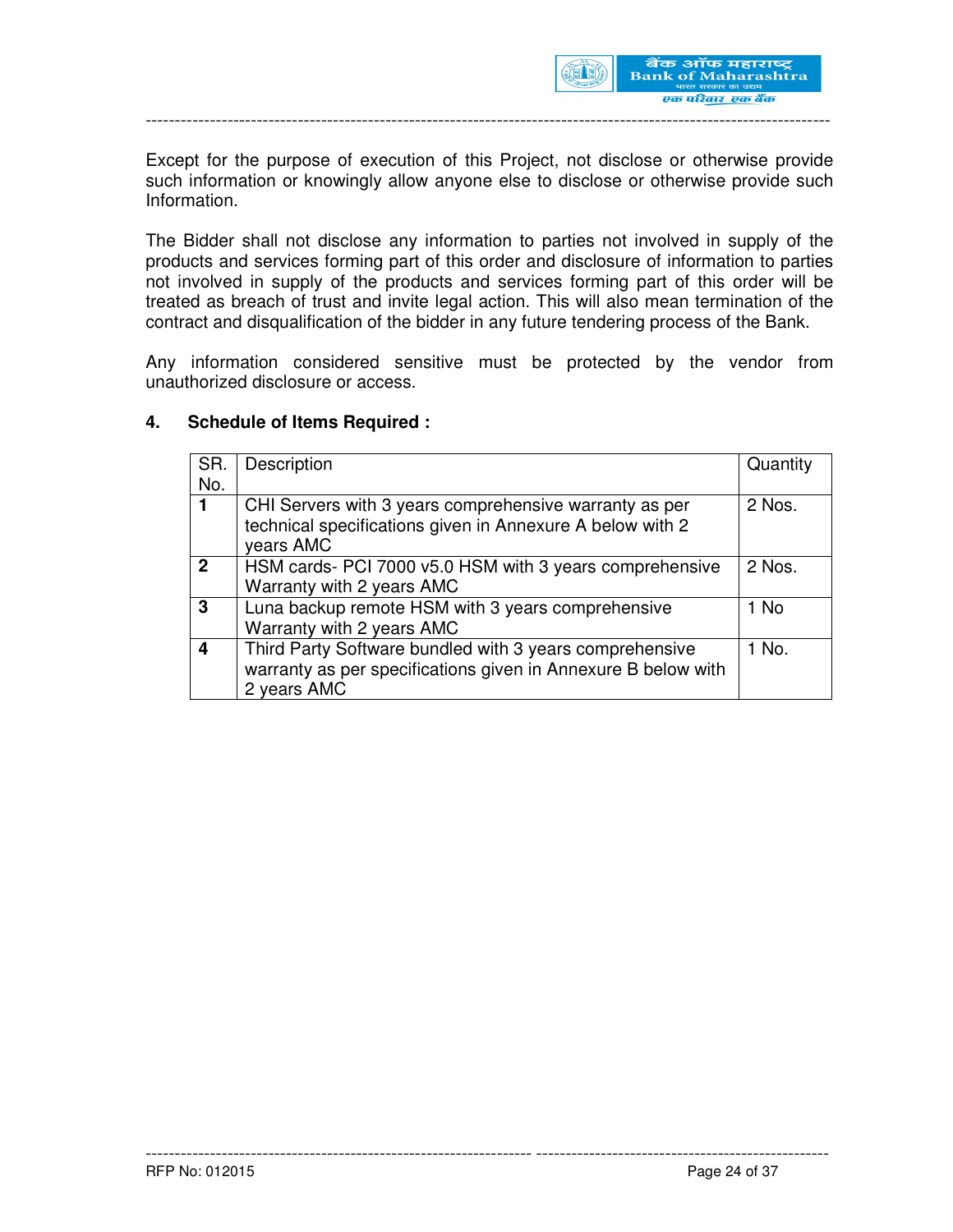

## **5. Technical Specifications:-**

### **5.1. Annexure A:- Technical Specifications (CHI Servers)**

| <b>Item</b>                                | Configuration      | <b>Compliance with</b> |
|--------------------------------------------|--------------------|------------------------|
|                                            |                    |                        |
|                                            |                    | Bank's                 |
|                                            |                    | requirements           |
| Dual Intel Pentium Xeon Processor E5-2637  | 2C, 5M Cache,      |                        |
|                                            | 3.00Ghz, 8.00 GT/s |                        |
|                                            | Intel QPI          |                        |
| Memory                                     | 24GB (DDR3, 1600   |                        |
|                                            | MHz)               |                        |
| SCSI RAID Enabled Backplane (or external   | 15K RPM            |                        |
| <b>SCSI/SAN Fiber Connect) Disk Drive</b>  |                    |                        |
| Specification(RAID 1 on separate disk      |                    |                        |
| Spindles/SAN Volumes)                      |                    |                        |
| Disk 1 in Raid 1 (2 disks) - C Drive       | 80 GB              |                        |
| Disk 2 in Raid 1 (2 disks) - D Drive       | 180 GB             |                        |
| Disk 3 in Raid 1 (2 disks) - E Drive       | 40 GB              |                        |
| - F Drive                                  | 20 GB              |                        |
| Disk 4 in Raid 1 (2 disks) - G Drive       | 20 GB              |                        |
| - K Drive                                  | 60 GB              |                        |
| LUNA PCI E 7000 HSM from Safenet Inc       |                    |                        |
| Windows 2012 downgraded to Windows 2008 R2 | Windows 2008 (64   |                        |
| (64 bit) Standard edition with 5 User CALs | bit)               |                        |

---------------------------------------------------------------------------------------------------------------------

## **5.2. Annexure B - Specification for Third Party Software Bundle**

| Sr.No.                  | Software                                                                                                                                                      | Version | Quantity       | Compliance with<br>Bank's<br>Requirements |
|-------------------------|---------------------------------------------------------------------------------------------------------------------------------------------------------------|---------|----------------|-------------------------------------------|
| 1                       | IBM WebSphere Application server -<br>Standard/Express edition 8.0 (Edition and<br>280 PVUs as per the CHI specifications<br>document V-2.0 released by NPCI) | 8.0     |                |                                           |
| $\overline{c}$          | Netal SL4NT Logger (3.2)                                                                                                                                      | 3.2     | $\overline{2}$ |                                           |
| 3                       | IPSwitch WSFTP Server (7.5.1)                                                                                                                                 | 7.5.1   | $\overline{2}$ |                                           |
| $\overline{\mathbf{4}}$ | Oracle standard edition 64 bit 11.2 - 5 named<br>user licenses                                                                                                | 11.2    | 2              |                                           |
| 5                       | CD Creator - Roxio or similar                                                                                                                                 |         | $\overline{c}$ |                                           |
| 6                       | <b>IPSwitch WS FTP professional 2006</b>                                                                                                                      |         | $\overline{2}$ |                                           |
| $\overline{7}$          | Crystal Reports (11.0)                                                                                                                                        | 11.0    | 2              |                                           |
| 8                       | JRE (1.5)                                                                                                                                                     | 1.5     | $\overline{2}$ |                                           |
| 9                       | MDAC (2.8) (freeware)                                                                                                                                         | 2.8     | 2              |                                           |
| 10                      | MSXML (4.0) (freeware)                                                                                                                                        | 4.0     | $\overline{2}$ |                                           |
| 11                      | PERL (5.6) (freeware)                                                                                                                                         | 5.6     | $\overline{c}$ |                                           |
| 12                      | Adobe Reader (10.0) (freeware)                                                                                                                                | 10.0    | $\overline{2}$ |                                           |
| 13                      | Oracle Client $-32$ bit $(11.2)$ (This is part of<br>Oracle software)                                                                                         | 11.2    | $\overline{2}$ |                                           |

------------------------------------------------------------------ --------------------------------------------------

Date : Signature of Authorised Official with Seal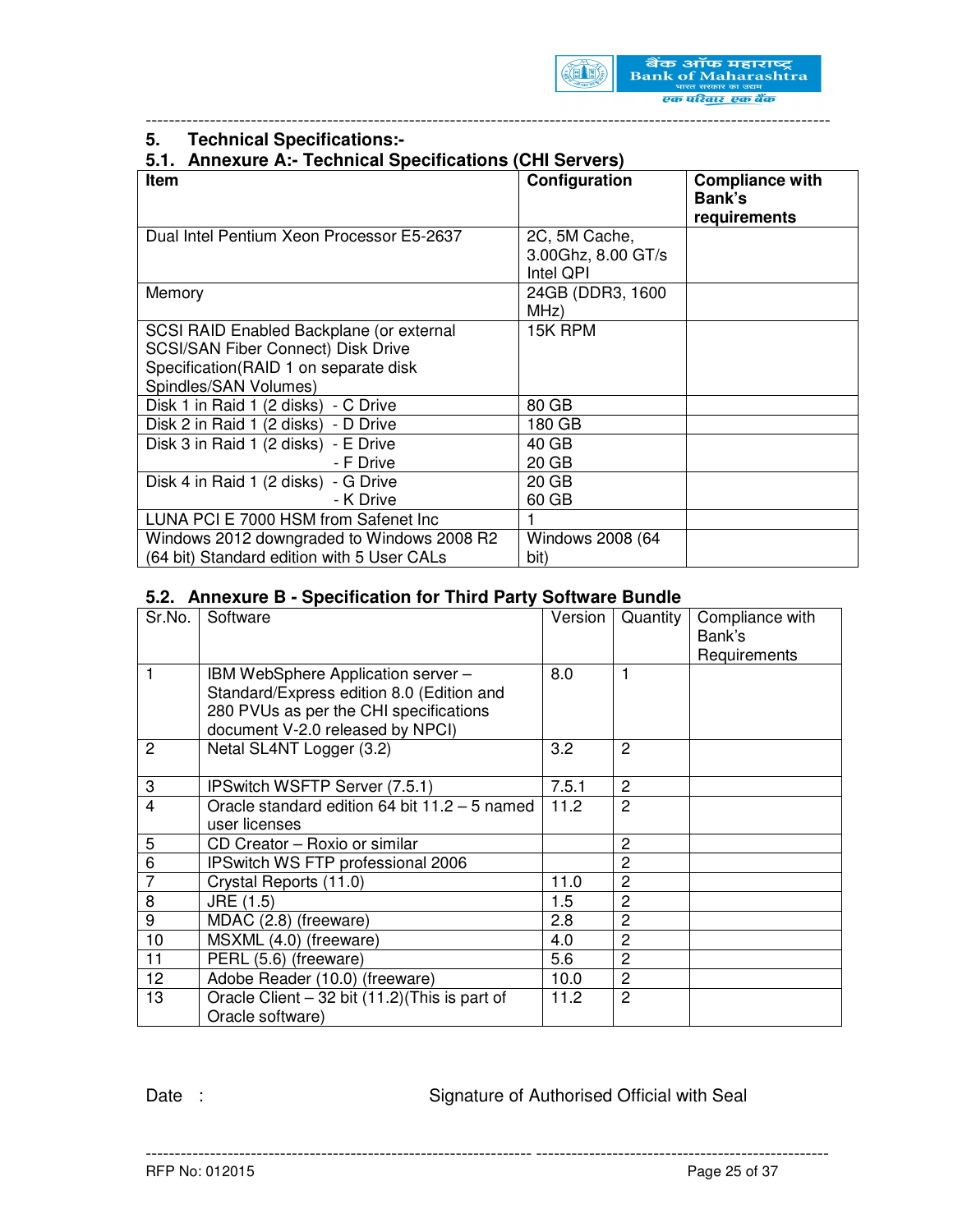

## **5.3. Annexure C – Checklist for Product Documentation**

#### **Note:**

- 1. Bidders are required to provide printed technical documentation for the items listed in Table below.
- 2. Availability of adequate, correct and relevant technical documentation is essential for evaluation of any offer.
- 3. Bidders are requested to provide original (not photocopies) copies of the documentation. In case the original copies are not available, bidders can provide clear readable photocopies.
- 4. Bidders to mark the column "Documentation Provided" with Tick mark ( $\boxtimes$ ) or Cross  $(E)$ , as appropriate.
- 5. Bidder may add any other documentation, which will support their offer.

#### **5.4. Schedule I – Documentation to be provided.**

| <b>SI</b>      | <b>Description</b>                                                              | <b>QTY</b> | <b>Documentation</b><br>provided<br>(Yes/No) |
|----------------|---------------------------------------------------------------------------------|------------|----------------------------------------------|
|                | CHI servers as per technical specifications<br>given in Annexure A above        | 2 Nos.     |                                              |
| $\overline{2}$ | HSM cards- PCI 7000 v5.0 HSM with 3 year<br>Warranty                            | 2 Nos.     |                                              |
| $\mathbf{3}$   | Luna backup remote HSM with 3 year<br>Warranty                                  | 1 No       |                                              |
| $\overline{4}$ | Third Party Software bundled as per specifications<br>given in Annexure B above | 1 No.      |                                              |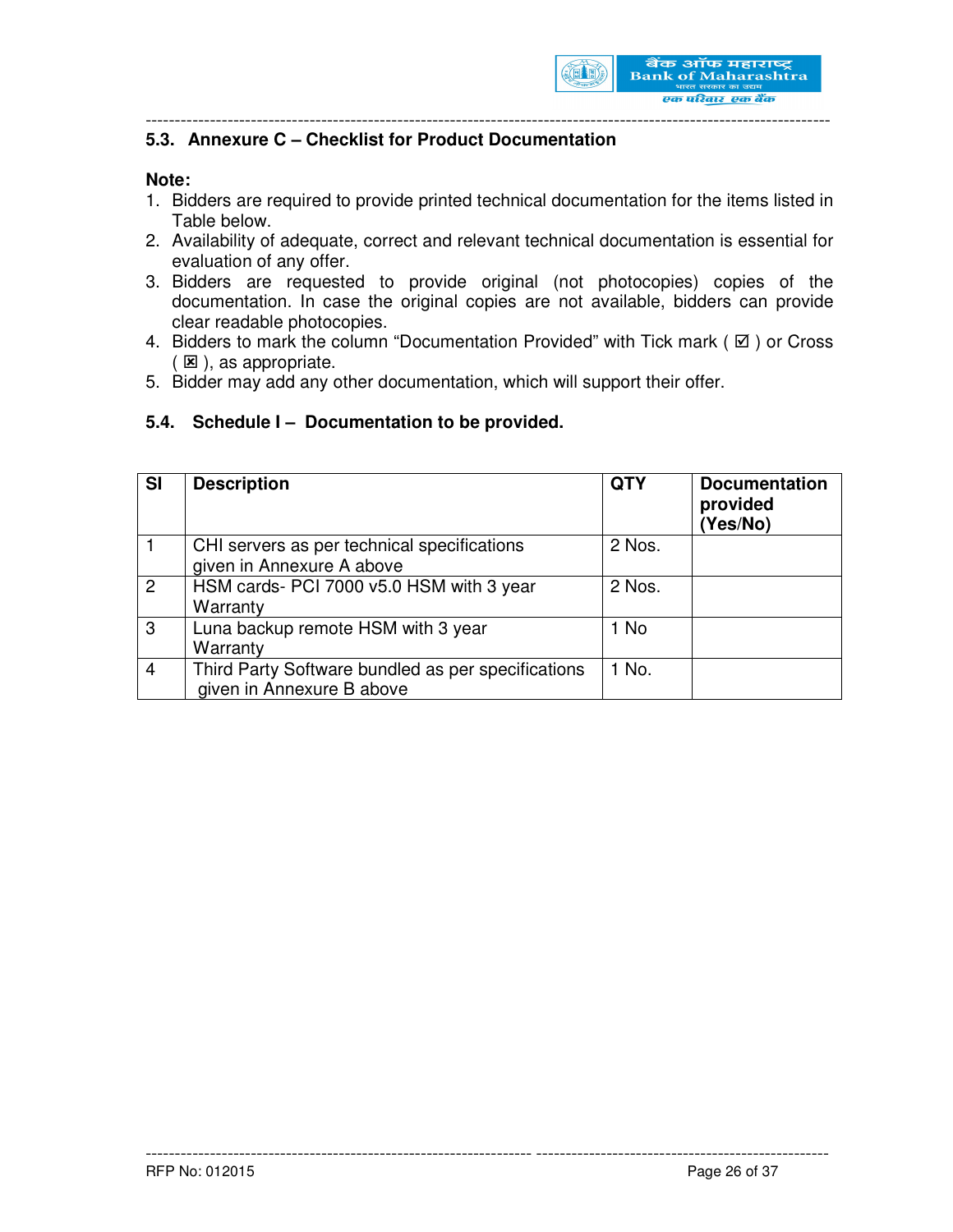

## **6. Annexure D - Tender offer cover letter**

| Date:                 | 2015 |
|-----------------------|------|
| Tender Reference No.: |      |

To:

\_\_\_\_\_\_\_\_\_\_\_\_\_ \_\_\_\_\_\_\_\_\_\_\_\_\_ \_\_\_\_\_\_\_\_\_\_\_\_\_

Having examined the tender documents including all annexure the receipt of which is hereby duly acknowledged, we, the undersigned, offer to supply and deliver the components/items as mentioned in schedule I of Schedule of items in conformity with the said tender documents in accordance with the Schedule of Prices indicated in the Commercial bid and made part of this tender.

---------------------------------------------------------------------------------------------------------------------

We understand that the RFP provides generic specifications about all the items and it has not been prepared by keeping in view any specific bidder.

If our tender offer is accepted, we undertake to commence delivery within (Number) days and to complete delivery, installation and commissioning of all the Servers as specified in the Contract within \_\_\_\_\_\_\_\_\_\_\_\_\_\_\_(Number) days calculated from the date of receipt of your Notification of Award/Letter of Intent.

If our tender offer is accepted, we will obtain the guarantee of a bank for a sum equal to 10% of the Contract Price for the due performance of the Contract.

We agree to abide by this tender offer till 180 days from the date of tender opening and our offer shall remain binding upon us and may be accepted by the Bank any time before the expiration of that period.

Until a formal contract is prepared and executed, this tender offer, together with the Bank's written acceptance thereof and the Bank's notification of award, shall constitute a binding contract between us.

We understand that the Bank is not bound to accept the lowest or any offer the Bank may receive.

------------------------------------------------------------------ --------------------------------------------------

| Dated this | day of | 2015 |
|------------|--------|------|
|------------|--------|------|

Signature: \_\_\_\_\_\_\_\_\_\_\_\_\_\_\_\_\_\_\_\_\_\_\_\_\_\_\_\_\_\_\_\_\_\_\_\_\_\_

(In the Capacity of :)  $\blacksquare$ 

Duly authorized to sign the tender offer for and on behalf of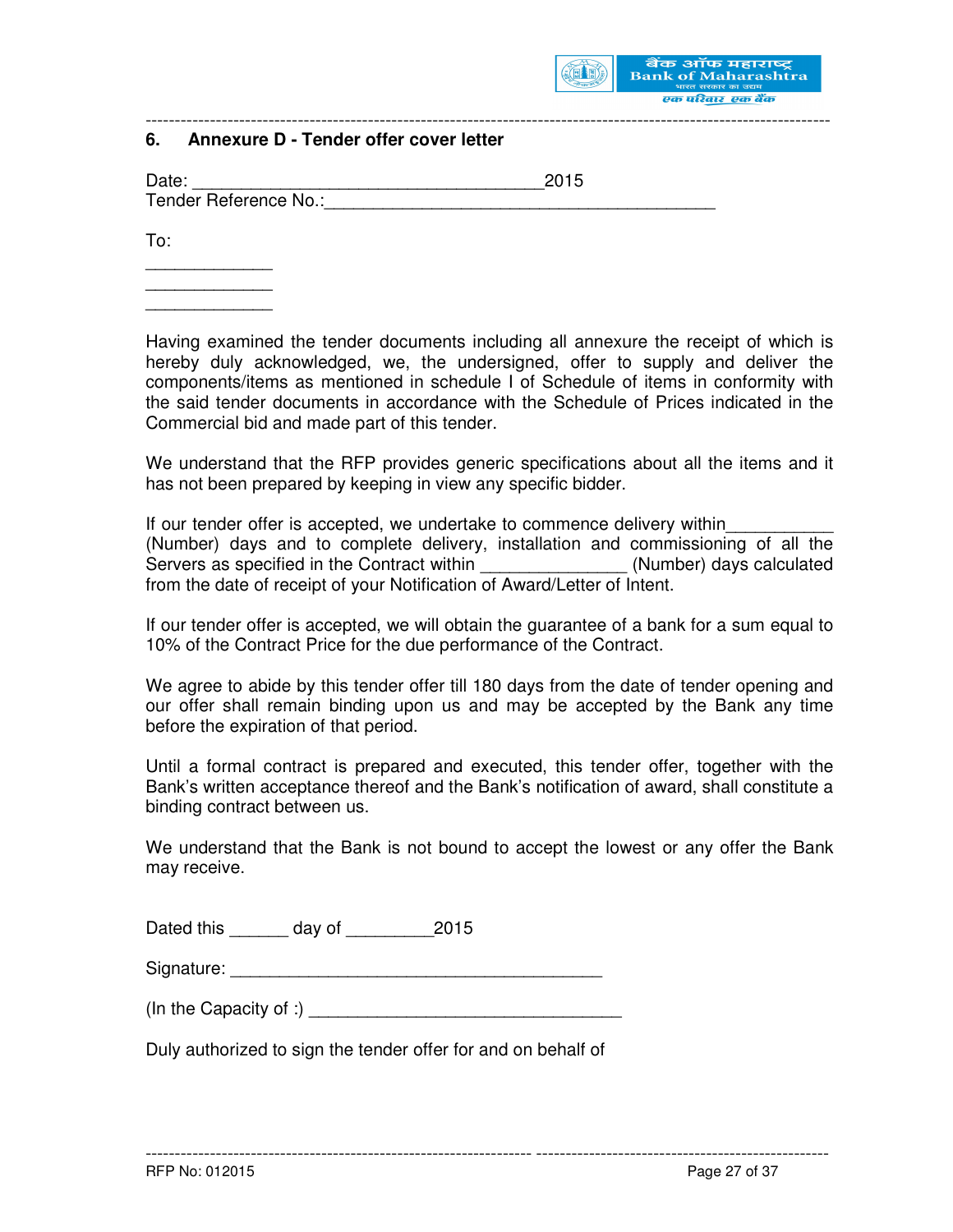

# **7. Annexure E – Details of the Bidder**

Details filled in this form must be accompanied by sufficient documentary evidence, in order to verify the correctness of the information.

| SI. | Item                                                        | <b>Details</b> |
|-----|-------------------------------------------------------------|----------------|
| 1.  | Name of Company                                             |                |
| 2.  | <b>Postal Address</b>                                       |                |
| 3.  | Telephone/Mobile and Fax numbers                            |                |
| 4.  | Constitution of the Company                                 |                |
| 5.  | Name and designation of the person                          |                |
|     | authorized to make commitments to the                       |                |
|     | <b>Bank of Maharashtra</b>                                  |                |
| 6.  | <b>Email Address</b>                                        |                |
| 7.  | Year of commencement of Business                            |                |
| 8.  | Turnover of the company                                     |                |
|     | (not of group)                                              |                |
|     | 2011-12                                                     |                |
|     | 2012-13                                                     |                |
|     | 2013-14                                                     |                |
| 9.  | Profit of the company                                       |                |
|     | (not of group)<br>2009-10                                   |                |
|     | 2010-11                                                     |                |
|     | 2011-12                                                     |                |
|     | 2012-13                                                     |                |
|     | 2013-14                                                     |                |
| 10. | Sales Tax Number                                            |                |
| 11. | <b>Income Tax Number</b>                                    |                |
| 12. | Whether direct manufacturer or authorized                   |                |
|     | dealers/agent                                               |                |
| 13. | Name and Address of manufacturer of                         |                |
|     | <b>Servers</b>                                              |                |
| 14. | Location of Manufacturing facility                          |                |
| 15. | facilities<br><b>Brief</b> Description<br>$\circ$ of<br>for |                |
|     | manufacture, production, inspection, testing                |                |
|     | and quality assurance                                       |                |
| 16. | Brief Description of after sales service                    |                |
|     | facilities available with the bidder                        |                |
|     | Please fill up Annexure G also.                             |                |
| 17. | Names and addresses of the principal                        |                |
|     | bankers with whom major credit facilities                   |                |
|     | (fund / non-fund) are being enjoyed (Also                   |                |
|     | mention names of the banks in consortium,                   |                |
|     | names of the contact officials of the bank,                 |                |
|     | phone & fax numbers etc.)                                   |                |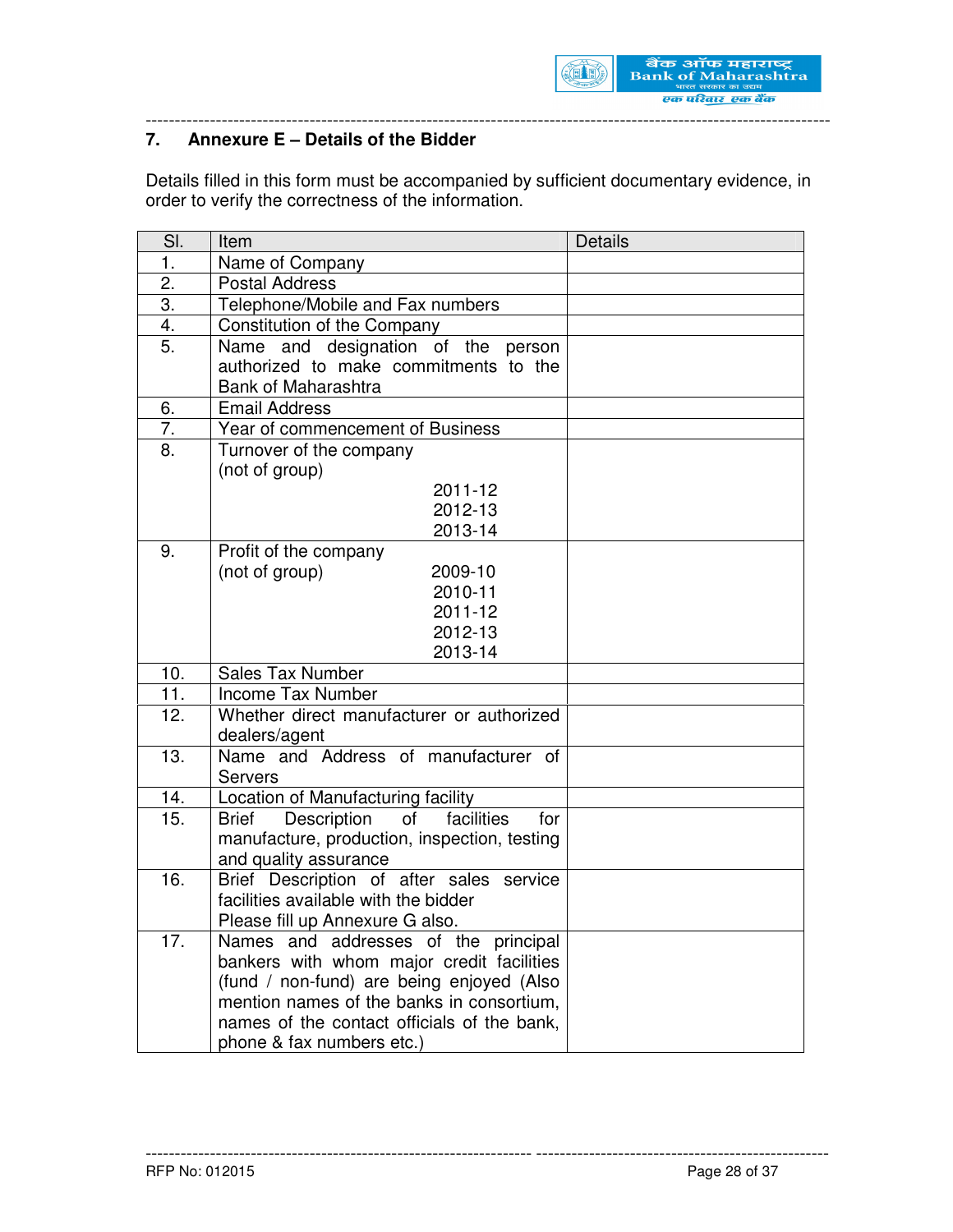

|           | 8. Annexure F - Manufacturer's Authorization Form (MAF) |                                             |                         |                         |  |
|-----------|---------------------------------------------------------|---------------------------------------------|-------------------------|-------------------------|--|
|           |                                                         |                                             |                         |                         |  |
| <b>TO</b> |                                                         |                                             |                         |                         |  |
|           |                                                         |                                             |                         |                         |  |
| Dear Sir, |                                                         |                                             |                         |                         |  |
|           | Tender Reference No.                                    |                                             |                         |                         |  |
|           |                                                         |                                             |                         |                         |  |
| We        | <u> 2008 - Jan Barbarat, margaret eta idazlear</u>      |                                             |                         | who are established and |  |
|           | reputable manufactures of                               | having factories                            |                         |                         |  |
|           | at and                                                  |                                             | do hereby authorize M/s |                         |  |
|           |                                                         | (Name and address of Agent/Dealer) to offer |                         |                         |  |

their quotation, negotiate and conclude the contract with you against the above invitation for tender offer.

We confirm that our company (as a single unit, not the group) has net sales turnover exceeding Rs 50.00 crores each in last three financial years (i.e. 2011-12, 2012-13 and 2013-14). We also confirm that we have made profit \_\_\_\_\_ financial year, our company has made a net profit after tax.

We hereby extend our full guarantee and warranty as per terms and conditions of the tender and the contract for the equipment and services offered against this invitation for tender offer by the above firm.

 Yours faithfully, (Name)

for and on behalf of

 $M/s$ 

(Name of manufactures)

Note: This letter of authority should be on the letterhead of the manufacturing concern and should be signed by a competent person of the manufacturer.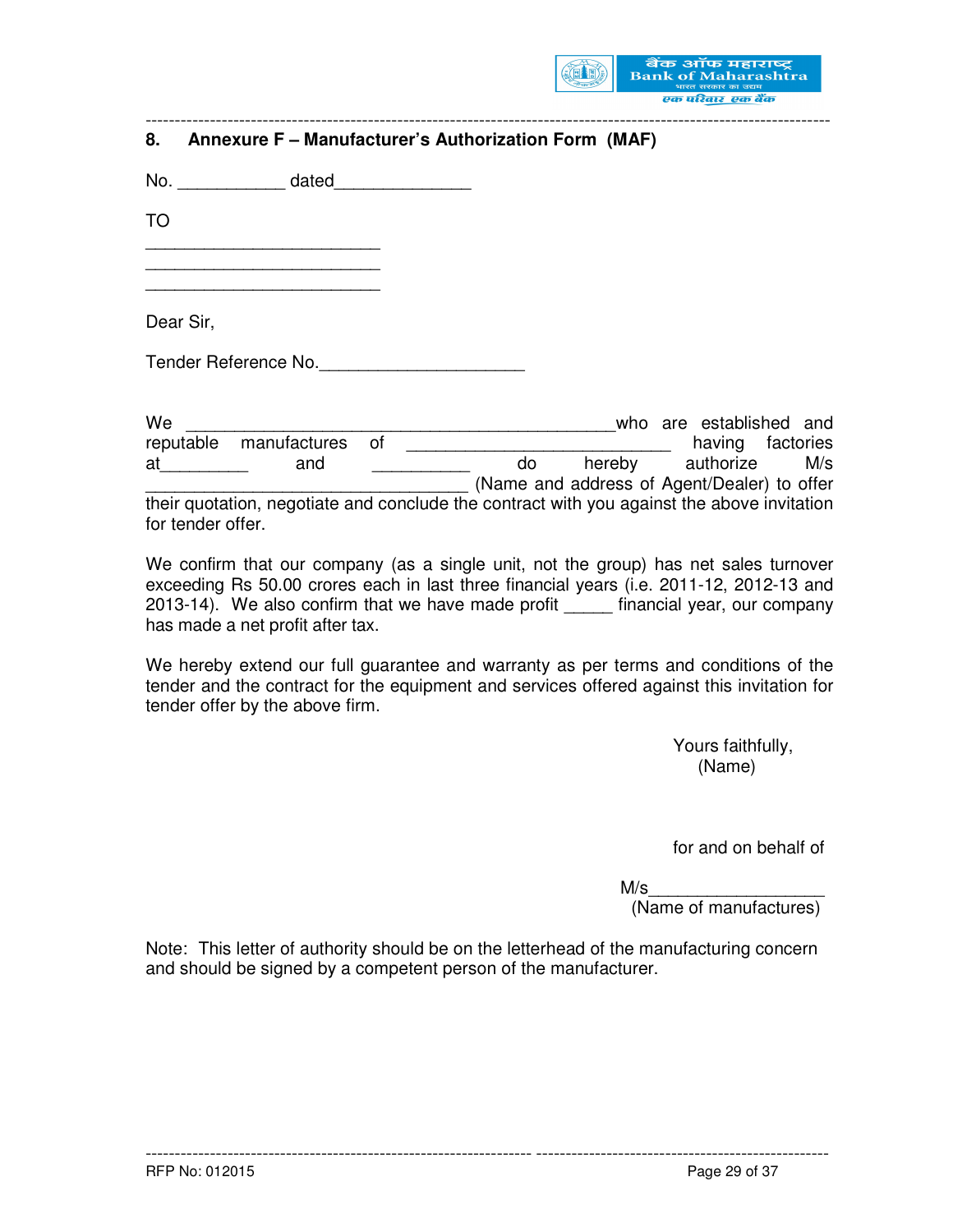

# **9. Annexure G - Details of Track Record (Past Installations)**

# **Name of the Vendor \_\_\_\_\_\_\_\_\_\_\_\_\_\_\_\_\_\_\_\_\_\_\_\_\_\_\_\_\_\_\_\_\_\_\_\_\_\_\_\_\_\_\_**

| Name of the   | CHI Servers Date of |     |               |                  |           | Contact        | Total    |
|---------------|---------------------|-----|---------------|------------------|-----------|----------------|----------|
| <b>Client</b> | & Third             |     | completion of |                  |           | person         | Amount   |
|               | Party               |     | delivery      |                  |           | Name           | of Order |
|               | software            |     | as per        |                  |           | Tel. No.       |          |
|               | Installation        |     |               | contract as well | $\bullet$ | Fax No.        |          |
|               | &                   |     | as Actual     |                  |           | <b>Address</b> |          |
|               | commission          |     |               |                  |           |                |          |
|               | Make,               | Qty | As            | per Actual       |           |                |          |
|               | Model               |     | contract      |                  |           |                |          |
|               |                     |     |               |                  |           |                |          |
|               |                     |     |               |                  |           |                |          |
|               |                     |     |               |                  |           |                |          |
|               |                     |     |               |                  |           |                |          |
|               |                     |     |               |                  |           |                |          |
|               |                     |     |               |                  |           |                |          |

------------------------------------------------------------------ --------------------------------------------------

---------------------------------------------------------------------------------------------------------------------

Date: \_\_\_\_\_\_\_\_\_\_\_ Place: \_\_\_\_\_\_\_\_\_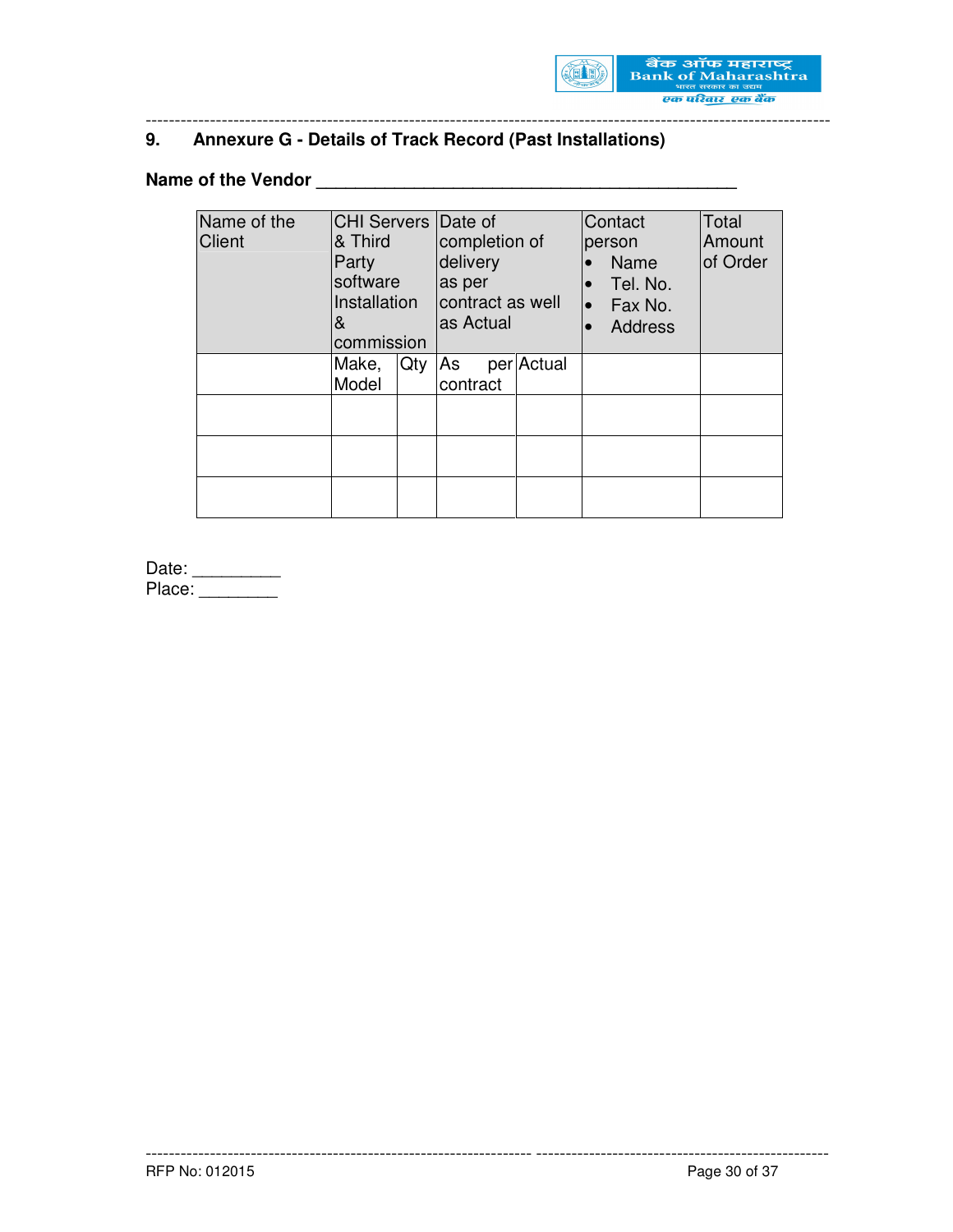

# **10. Annexure H - Details of Service Centers**

| SI. | Place | Own or<br>Franchise | Postal<br>Address | Contact<br>numbers | Service<br><b>Facilities</b><br>available<br>(Describe) | <b>Number</b><br>of service<br>engineers | Time to<br>report<br>to the<br>location |
|-----|-------|---------------------|-------------------|--------------------|---------------------------------------------------------|------------------------------------------|-----------------------------------------|
|     |       |                     |                   |                    |                                                         |                                          |                                         |
| 2   |       |                     |                   |                    |                                                         |                                          |                                         |
| 3   |       |                     |                   |                    |                                                         |                                          |                                         |

------------------------------------------------------------------ --------------------------------------------------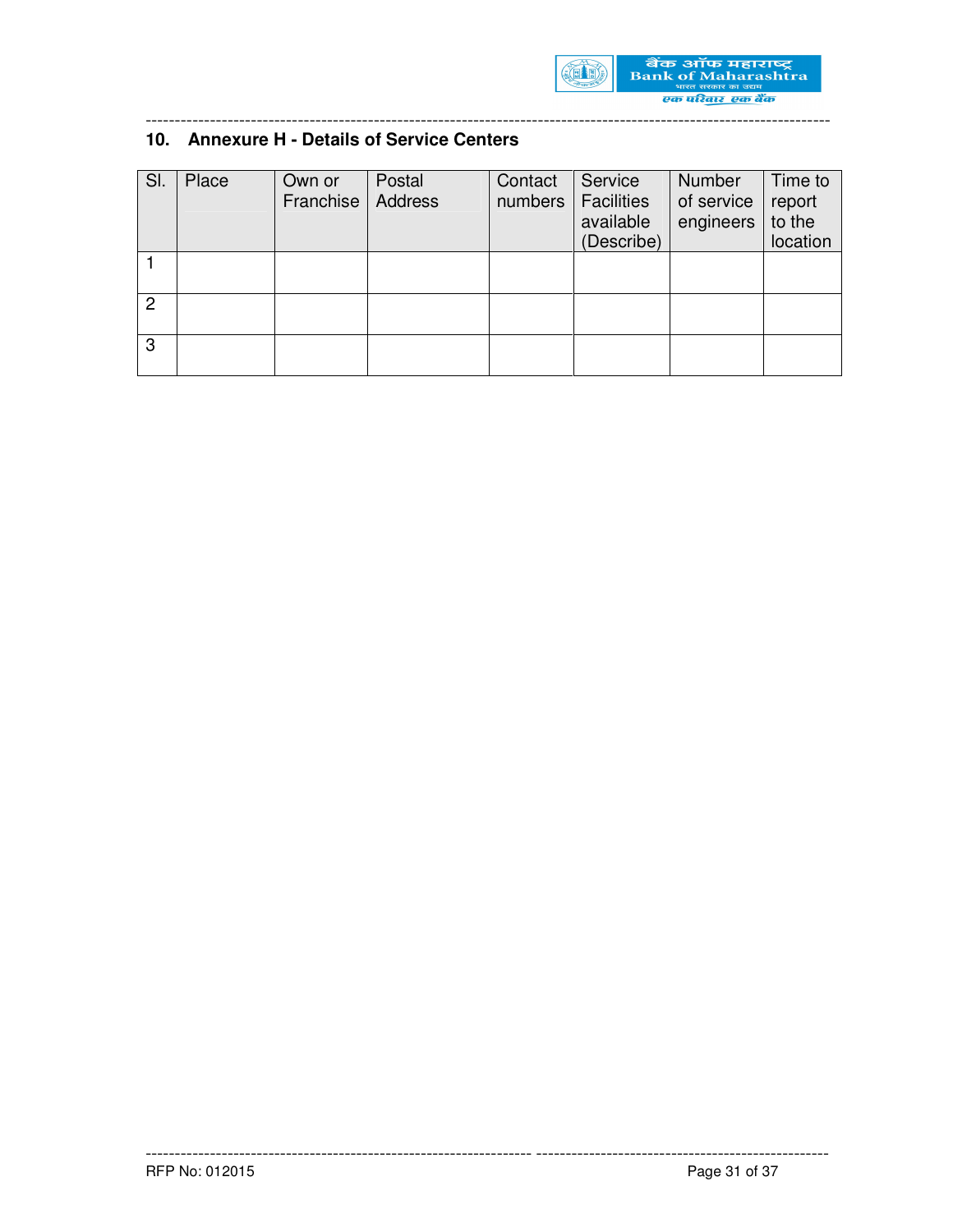

## **11. Annexure J - Bill of Materials**

# **Schedule of Items**

#### **Schedule I – CHI Servers & Third Party Software**

| SI. | Item                                        | Quantity | Unit  | <b>Total Price</b> |
|-----|---------------------------------------------|----------|-------|--------------------|
|     |                                             |          | Price |                    |
|     | CHI servers as per technical specifications | 2        |       |                    |
|     | given in Annexure A para 5.1 above with     |          |       |                    |
|     | Comprehensive three years warranty          |          |       |                    |
| 2   | HSM cards- PCI 7000 v5.0 HSM with three     | 2        |       |                    |
|     | years Warranty                              |          |       |                    |
| 3   | Luna backup remote HSM with three years     |          |       |                    |
|     | Warranty                                    |          |       |                    |
| 4   | Third Party Software Bundle with three      |          |       |                    |
|     | years warranty as given in Annexure B       |          |       |                    |
|     | para 5.2 above                              |          |       |                    |
|     | <b>TOTAL</b>                                |          |       |                    |
|     |                                             |          |       |                    |

#### **Schedule II – AMC**

| SI.          | Item                                 | Quantity | Unit<br>Price | <b>Total Price</b> |
|--------------|--------------------------------------|----------|---------------|--------------------|
|              | <b>CHI servers</b>                   |          |               |                    |
|              | 4 <sup>th</sup> Year AMC Charges     | 2        |               |                    |
|              | 5 <sup>th</sup> Year AMC Charges     | 2        |               |                    |
| $\mathbf{2}$ | HSM cards- PCI 7000 v5.0 HSM         |          |               |                    |
|              | $\overline{4^{th}}$ Year AMC Charges | 2        |               |                    |
|              | 5 <sup>th</sup> Year AMC Charges     | 2        |               |                    |
| 3            | Luna backup remote HSM               |          |               |                    |
|              | 4 <sup>th</sup> Year AMC Charges     |          |               |                    |
|              | 5 <sup>th</sup> Year AMC Charges     |          |               |                    |
| 4            | <b>Third Party Software Bundle</b>   |          |               |                    |
|              | 4 <sup>th</sup> Year AMC Charges     |          |               |                    |
|              | 5 <sup>th</sup> Year AMC Charges     |          |               |                    |
|              | TOTAL                                |          |               |                    |

#### **Schedule –III TCO for L1: For arriving at the TCO, the following table will be considered:**

| .וכ | <b>Particulars</b>             | Amount in Actual Rupees |
|-----|--------------------------------|-------------------------|
|     | Total of Schedule -I           |                         |
|     | Total of Schedule $-$ II (AMC) |                         |
|     | TOTAL COST $1+2$               |                         |

Note: All the Columns in all the above tables of Annexure –J must be completely filled and should not be kept blank.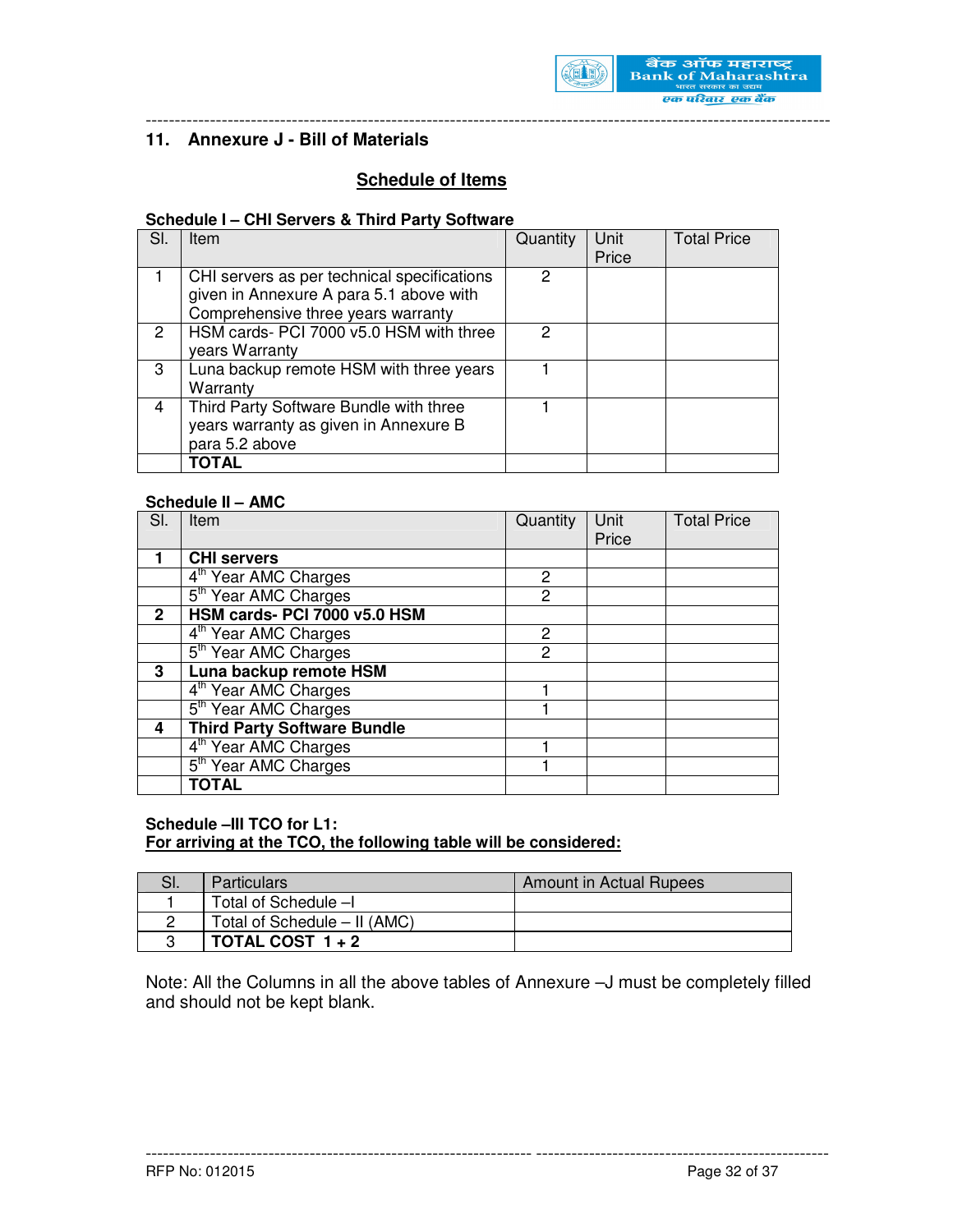

# **12. Annexure K : FORMAT FOR PRE BID QUERIES**

# A ) Queries Related to RFP

| RFP:        |                | CHI Servers, HSM Cards & Third Party Software |                             |                                                        |                          |  |
|-------------|----------------|-----------------------------------------------|-----------------------------|--------------------------------------------------------|--------------------------|--|
|             | 012015         |                                               |                             |                                                        |                          |  |
|             | <b>BIDDERS</b> |                                               |                             |                                                        |                          |  |
| <b>NAME</b> |                |                                               |                             |                                                        |                          |  |
| Sr<br>no    | Page<br>#      | Point /<br>Section #                          | <b>Main Section</b><br>name | Clarification point as<br>stated in tender<br>document | Comment /<br>Suggestions |  |
|             |                |                                               |                             |                                                        |                          |  |
|             |                |                                               |                             |                                                        |                          |  |
|             |                |                                               |                             |                                                        |                          |  |

# B) General queries Related to RFP

| RFP:           | CHI Servers, HSM Cards & Third Party Software |                       |  |  |  |
|----------------|-----------------------------------------------|-----------------------|--|--|--|
| 012015         |                                               |                       |  |  |  |
| <b>BIDDERS</b> |                                               |                       |  |  |  |
| <b>NAME</b>    |                                               |                       |  |  |  |
| Sr. No.        | General Query related to RFP                  | Comment / Suggestions |  |  |  |
|                |                                               |                       |  |  |  |
|                |                                               |                       |  |  |  |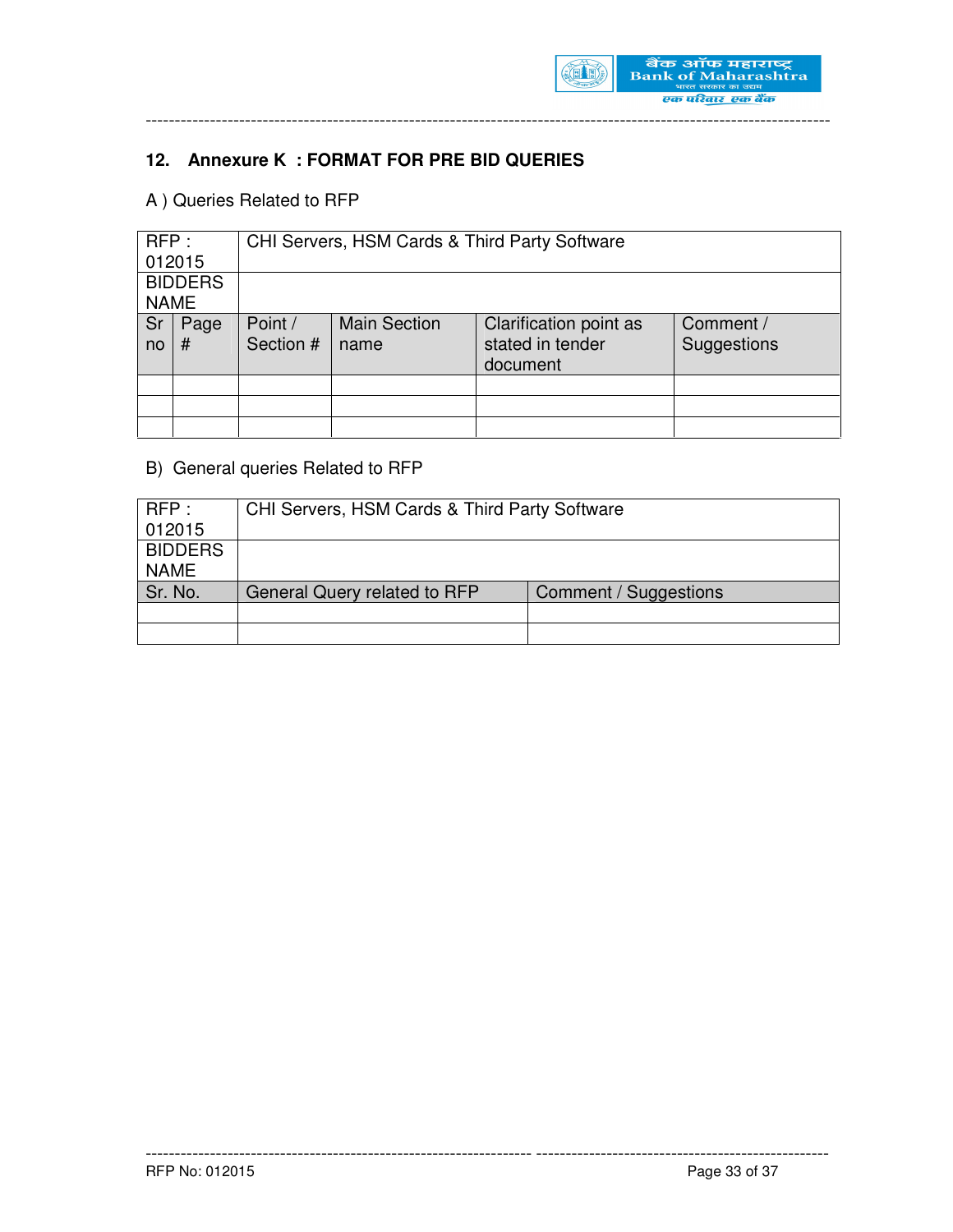

### **13. Annexure L - Performa for the Bank Guarantee for Earnest Money**

#### **Guarantee for Payment of Earnest Money/Security Deposit**

Bank Guarantee no.: Date Period of Bank Guarantee: Valid upto Amount of Bank Guarantee: Rs.

To, Bank of Maharashtra, IT Department, 1501, Lokmangal, Shivajinagar, Pune 411005.

THIS DEED OF GUARANTEE made at …….. this ………..day of ………….. between Bank of ……………………… a banking company having its office at ……………… hereinafter referred to as 'the Bank' of the One Part and Bank of Maharashtra a New Bank constituted under the Banking Companies (Acquisition & Transfer of Undertakings) Act, 1970 having its Head Office at 'Lokmangal' , 1501 Shivajinagar, Pune 411 005, hereinafter called the Beneficiary, of the other Part.

- 1. Whereas the Beneficiary had invited tenders for supply, installation, commissioning of CHI Servers at various locations vide tender No 012015 dated
- 2. One of the terms of the tender is that bidder are required to give a Demand Draft drawn in favour of beneficiary and payable at Pune, (valid for 180 days from the due date of the tender) for Rs 2 lakh (Rs. Two Lakh only) as Earnest money Deposit (EMD) along with their offer. The Beneficiary may accept Bank Guarantee in lieu of EMD for an equivalent amount issued by any Public Sector Bank, valid for 6 months from the date of issue.
- 3. M/s XYZ & Co.Ltd. hereinafter referred to as the said 'Contractors' have given their offer to supply, installation, commissioning of Servers at given locations to the Beneficiary and the said Contractors are required to deposit the said amount of earnest money (or security deposit) or to furnish bank guarantee.
- 4. At the request of the said M/s.XYZ & Co. Ltd. the Bank has agreed to furnish guarantee for payment of the said amount of earnest money (or security deposit) in the manner hereinafter appearing :

NOW THIS DEED WITNESSETH that pursuant to the said tender and in consideration of the premises the Bank doth hereby guarantee to and covenant with the Beneficiary that the Bank shall, whenever called upon by the Beneficiary in writing and without demur and notwithstanding any objection raised by the said Contractor/s, pay to the Beneficiary the said amount of Rs. 2 lakh (Rupees Two lakh only) payable by the said Contractor/s under the said Contract.

AND IT IS AGREED and declared by the bank that the liability of the Bank to pay the said amount whenever called upon by the Beneficiary shall be irrevocable and absolute and the Bank will not be entitled to dispute or inquire into whether the Beneficiary has become entitled to forfeit the said amount as earnest money (or as security deposit) under the terms of the said contract or not and entitled to claim the same or not or whether the said contractors have committed any breach of the said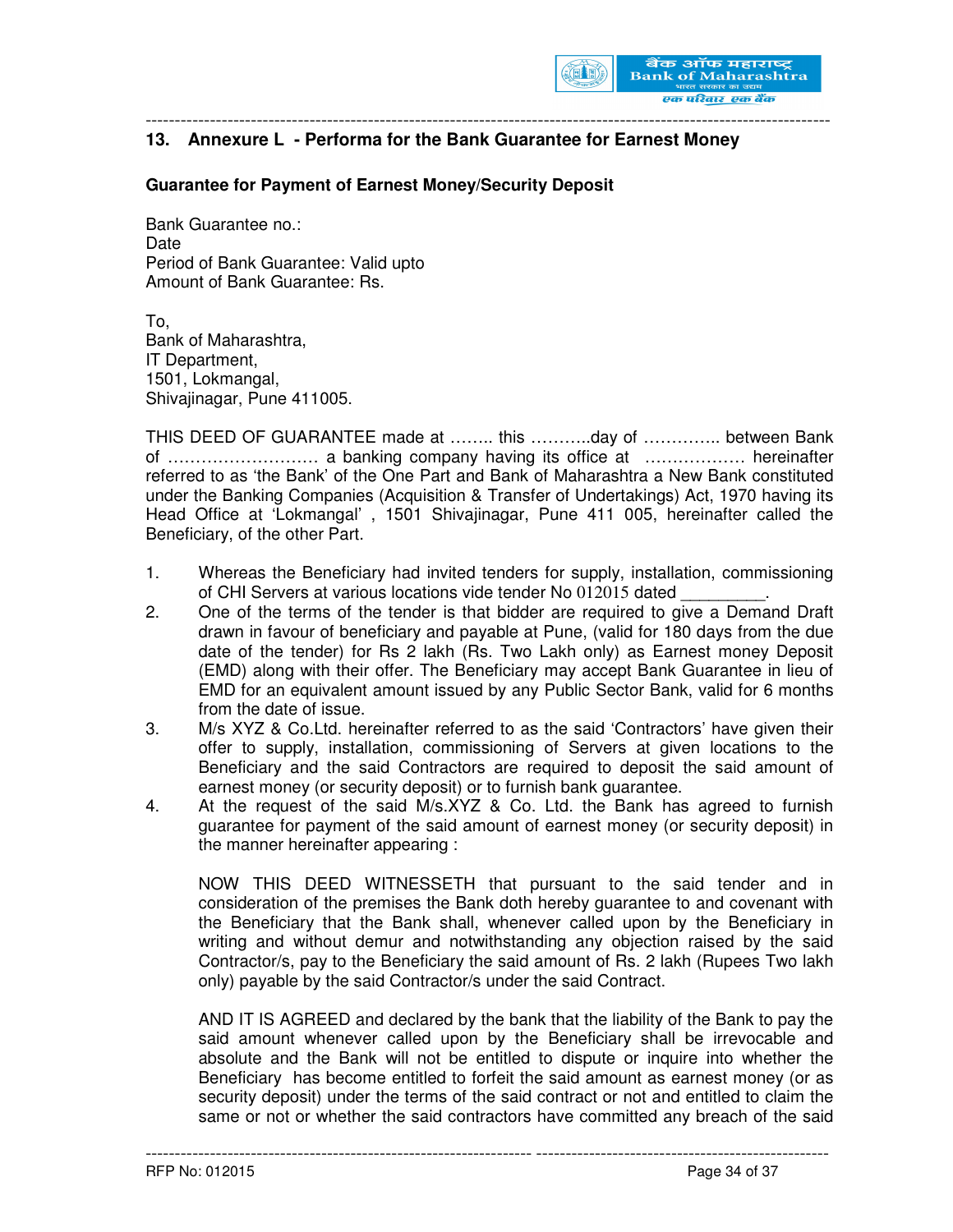

contract or not or whether the Beneficiary is entitled to recover any damages from the said contractors for breach of terms thereof or not.

Any such demand made by the Beneficiary shall be binding and conclusive as regards amount due and payable by the Contractor to the Beneficiary. And the Bank undertakes to pay unconditionally on written demand without demur and the claim of beneficiary shall be conclusive and binding as to the amount specified therein.

AND it is further agreed and declared by the Bank that any waiver of any breach of any term of the said contract or any act of forbearance on the part of the Beneficiary or any time given by the Beneficiary to the contractors for carrying out and completing the work under the said contract or any modifications made in the terms and conditions of the said contract or any other act or omission on the part of the Beneficiary which could have in law the effect of discharging a surety, will not discharge the Bank.

AND it is agreed and declared that this guarantee will remain in force until the time fixed in the said contract for completion of the said work or until the expiration of any extended time for such completion and shall be valid for a period of six months from the date hereof i.e. the guarantee shall be valid upto ……

AND it is agreed and declared that this Guarantee will be irrevocable and enforceable even if the contractor's company goes into liquidation or there is any change in the constitution of the said Company or management of the said Company and shall ensure to the benefit of its successors and assigns and shall be binding on the successors and assigns of the Bank.

Not withstanding anything contained herein:

- a. The liability of the Bank under this Bank Guarantee shall not exceed Rs. The contract of the contract (Rupees the contract of the contract of the contract of the contract of the contract of the contract of the contract of the contract of the contract of the contract of the contract of the c
- b. This Bank Guarantee shall be valid up to
- c. Bank is liable to pay guaranteed amount or part thereof under this Bank Guarantee only and only if beneficiary serve upon as a written claim or demand on or before **Example 20** (date of expiry of the Guarantee).

IN WITNESS WHEREOF the Bank has put is seal the day and year first hereinabove written.

------------------------------------------------------------------ --------------------------------------------------

Signed, sealed and delivered by Mr…………

For and on behalf of the Guarantor Do so and

to affix the seal of the Bank, in the presence of ……….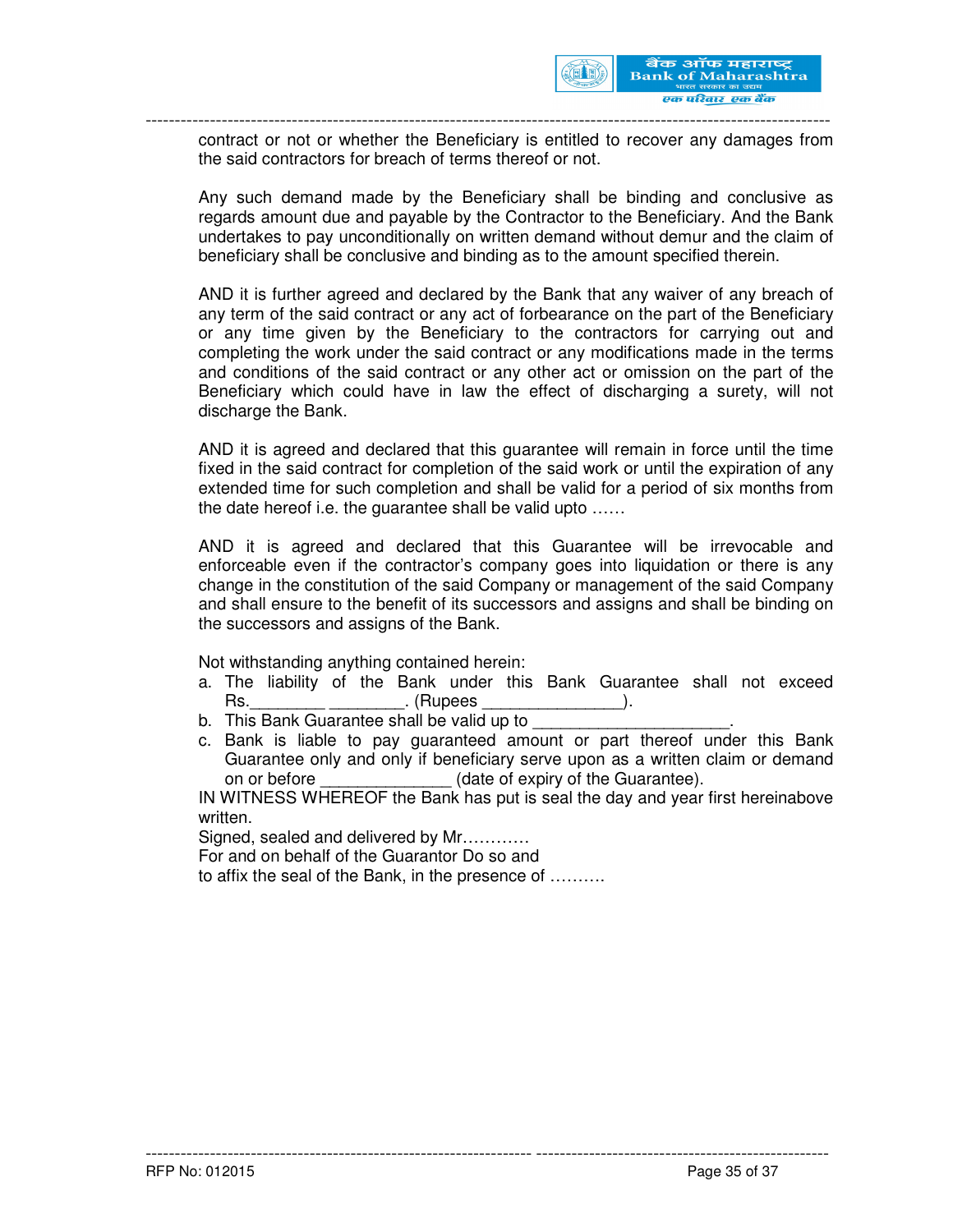

# **14. Annexure- M :- Compliance:**

# **A- Technical Specifications (CHI Servers and HSM Card)**

| <b>Item</b>                                                                                                                                           | Configuration                                    | <b>Compliance with</b><br>Bank's<br>requirement<br>(Yes/No) |
|-------------------------------------------------------------------------------------------------------------------------------------------------------|--------------------------------------------------|-------------------------------------------------------------|
| Dual Intel Pentium Xeon Processor E5-2637                                                                                                             | 2C, 5M Cache,<br>3.00Ghz, 8.00 GT/s<br>Intel QPI |                                                             |
| Memory                                                                                                                                                | 24GB (DDR3, 1600<br>MHz)                         |                                                             |
| SCSI RAID Enabled Backplane (or external<br><b>SCSI/SAN Fiber Connect) Disk Drive Specification</b><br>(RAID 1 on separate disk Spindles/SAN Volumes) | 15K RPM                                          |                                                             |
| Disk 1 in Raid 1 (2 disks)                                                                                                                            | 80 GB                                            |                                                             |
| Disk 2 in Raid 1 (2 disks)                                                                                                                            | 180 GB                                           |                                                             |
| Disk 3 in Raid 1 (2 disks)                                                                                                                            | 40 GB<br>20 GB                                   |                                                             |
| Disk 4 in Raid 1 (2 disks)                                                                                                                            | 20 GB<br>60 GB                                   |                                                             |
| LUNA PCI E 7000 HSM from Safenet Inc                                                                                                                  | 1                                                |                                                             |
| Windows 2012 with downgraded to Windows 2008<br>R2 (64 bit) Standard edition with appropriate CALs<br>to handle the users within the Bank             | Windows 2008 (64<br>bit)                         |                                                             |

#### **B- Third Party Software bundle**

| Sr.No.         | Software                                                                                                                                                      | Version | Quantity       | Compliance with<br>Bank's Require- |
|----------------|---------------------------------------------------------------------------------------------------------------------------------------------------------------|---------|----------------|------------------------------------|
|                |                                                                                                                                                               |         |                | ments (Yes/No)                     |
|                | IBM WebSphere Application server -<br>Standard/Express edition 8.0 (Edition and<br>280 PVUs as per the CHI specifications<br>document V-2.0 released by NPCI) | 8.0     | 1              |                                    |
| $\overline{c}$ | Netal SL4NT Logger (3.2)                                                                                                                                      | 3.2     | 2              |                                    |
| 3              | IPSwitch WSFTP Server (7.5.1)                                                                                                                                 | 7.5.1   | $\overline{2}$ |                                    |
| 4              | Oracle standard edition 64 bit $11.2 - 5$<br>named user licenses                                                                                              | 11.2    | $\overline{2}$ |                                    |
| 5              | CD Creator - Roxio or similar                                                                                                                                 |         | $\overline{2}$ |                                    |
| 6              | IPSwitch WS FTP professional 2006                                                                                                                             |         | 2              |                                    |
| $\overline{7}$ | Crystal Reports (11.0)                                                                                                                                        | 11.0    | $\overline{2}$ |                                    |
| 8              | JRE (1.5)                                                                                                                                                     | 1.5     | $\overline{2}$ |                                    |
| 9              | MDAC (2.8) (freeware)                                                                                                                                         | 2.8     | $\overline{2}$ |                                    |
| 10             | MSXML (4.0) (freeware)                                                                                                                                        | 4.0     | $\overline{2}$ |                                    |
| 11             | PERL (5.6) (freeware)                                                                                                                                         | 5.6     | $\overline{2}$ |                                    |
| 12             | Adobe Reader (10.0) (freeware)                                                                                                                                | 10.0    | $\overline{2}$ |                                    |
| 13             | Oracle Client $-32$ bit (11.2) (This is part of<br>Oracle software)                                                                                           | 11.2    | $\overline{2}$ |                                    |